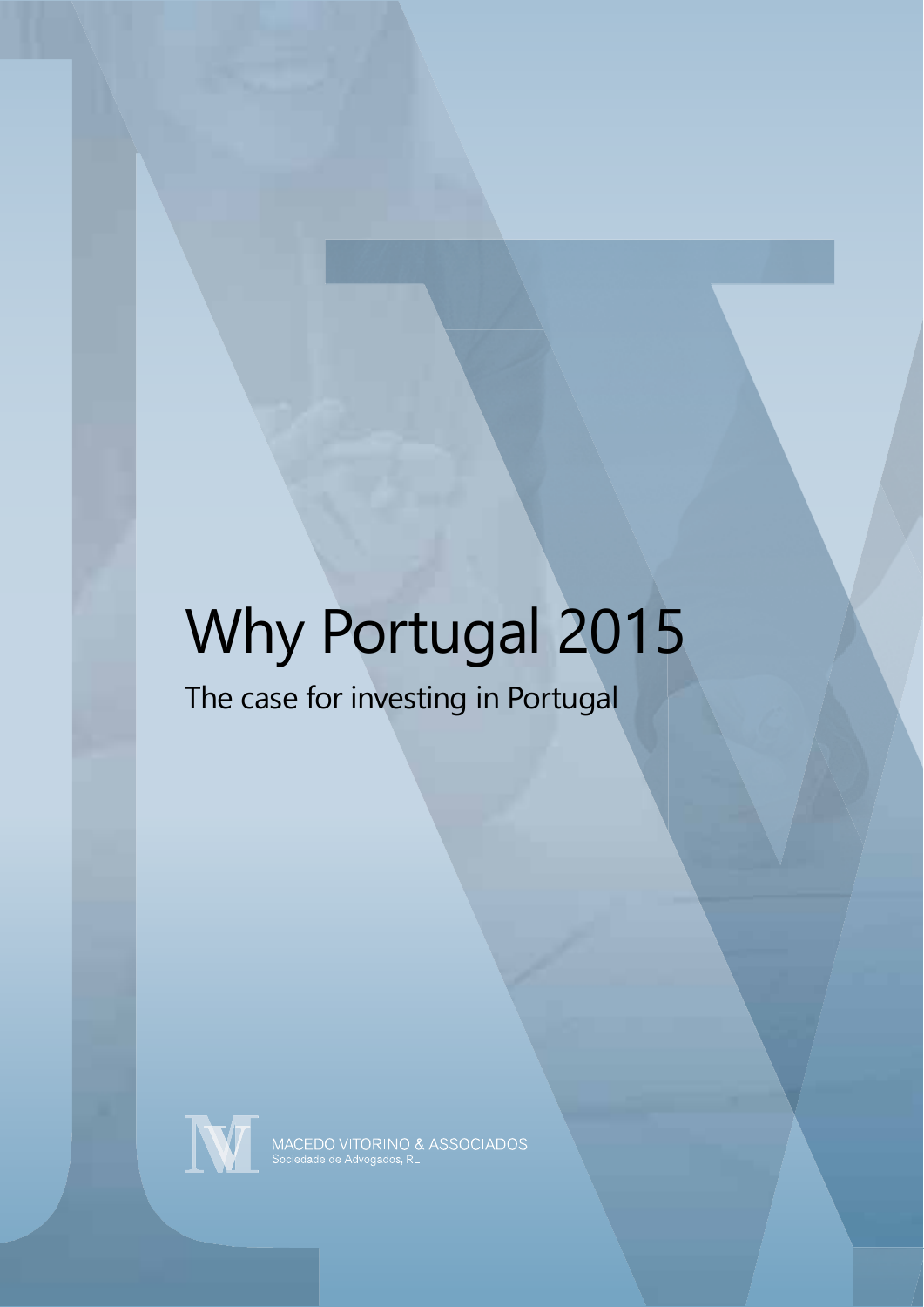## Our corporate group

In today's competitive global market, Macedo Vitorino & Associados can provide a comprehensive commercial and corporate law advice to domestic and foreign clients. We have strong relationships with many of the leading international firms in Europe and in the United States, which enable us to handle effectively cross border transactions.

Our Commercial and Corporate Group is prepared to advise on a full range of corporate legal issues including:

- **General corporate matters;**
- **Incorporation of companies and registration of branches;**
- **Formation of joint ventures**
- **Commercial agreements**
- **Foreign investment.**

Our advice includes:

- **Mergers and acquisitions;**
- **Due diligences**
- **Corporate and acquisition finance**
- **Tax**
- **Employment**

The international legal directory "The European Legal 500" ranks Macedo Vitorino & Associados among Portugal's leading commercial law firms in thirteen of the eighteen reviewed areas, including in banking and finance, capital markets, project finance, tax, real estate, telecoms and litigation.

IFLR 1000 ranked Macedo Vitorino & Associados in all of its league tables for Portugal, including project finance, corporate finance and mergers & acquisitions and Chambers and Partners in banking and litigation.

#### If you want to find out more about Macedo Vitorino & Associados please visit our website at **www.macedovitorino.com**

If you are a client of Macedo Vitorino & Associados and wish to discuss any of the matters covered in this briefing please contact:

Tel.: (351) 213 241 900 – Fax: (351) 213 241 929 Email: mva@macedovitorino.com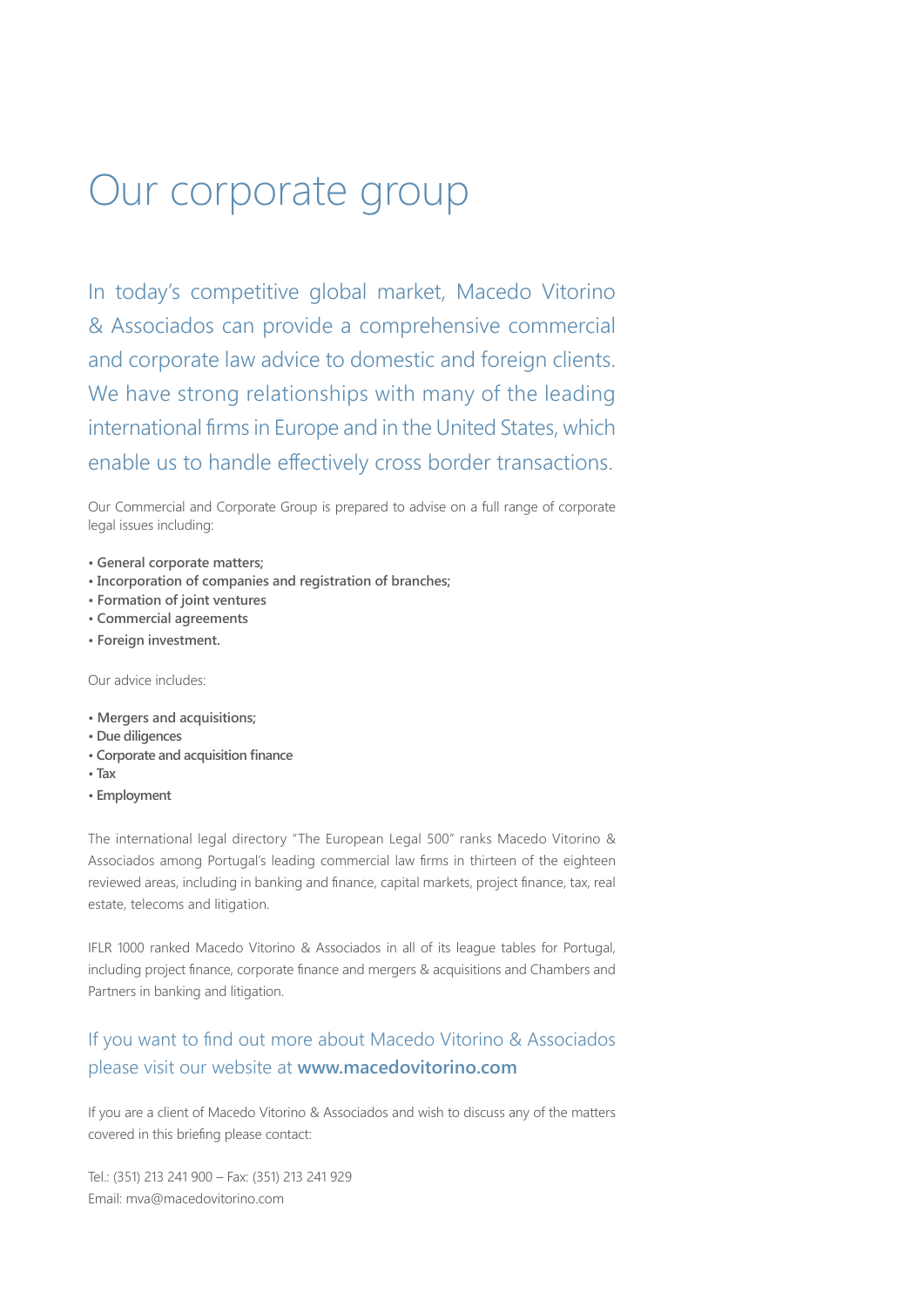### **Contents**

| 1. Foreword                                         | 1        |
|-----------------------------------------------------|----------|
| 2. Challenges and opportunities                     | 5        |
| 3. Starting a business                              | 7        |
| 3.1. How does Portugal compare with other countries | 7        |
| 3.2. The investment vehicle                         | 7        |
| 3.3. Incorporating a company                        | 9        |
| 3.4. The simplified information system              | 10       |
| 4. Taxation                                         | 11       |
| 4.1. How does Portugal compare with other countries | 11       |
| 4.2. Taxation on income                             | $12^{1}$ |
| 4.3. Value added tax                                | 15       |
| 4.4. Stamp duty                                     | 15       |
| 4.5. Taxation of real estate                        | 15       |
| 4.6. Social security contributions                  | 16       |
| 5. Hiring employees                                 | 17       |
| 5.1. How does Portugal compare with other countries | 17       |
| 5.2. Employment rules                               | 20       |
| 5.3. Duration of contracts                          | 21       |
| 5.4. Probationary period                            | 21       |
| 5.5. Working hours                                  | 21       |
| 5.6. Remuneration                                   | 22       |
| 5.7. Vacation and time off days                     | 22       |
| 5.8. Transfer of business                           | 24       |
| 5.9. Dismissal of employees                         | 24       |
| 5.10. Unemployment benefits                         | 29       |
| 6. Investment incentives                            | 30       |
| 6.1. Incentives granted under specific programs     | 30       |
| 6.2. Contractual Incentives                         | 32       |
| 6.3. Ad hoc incentives                              | 33       |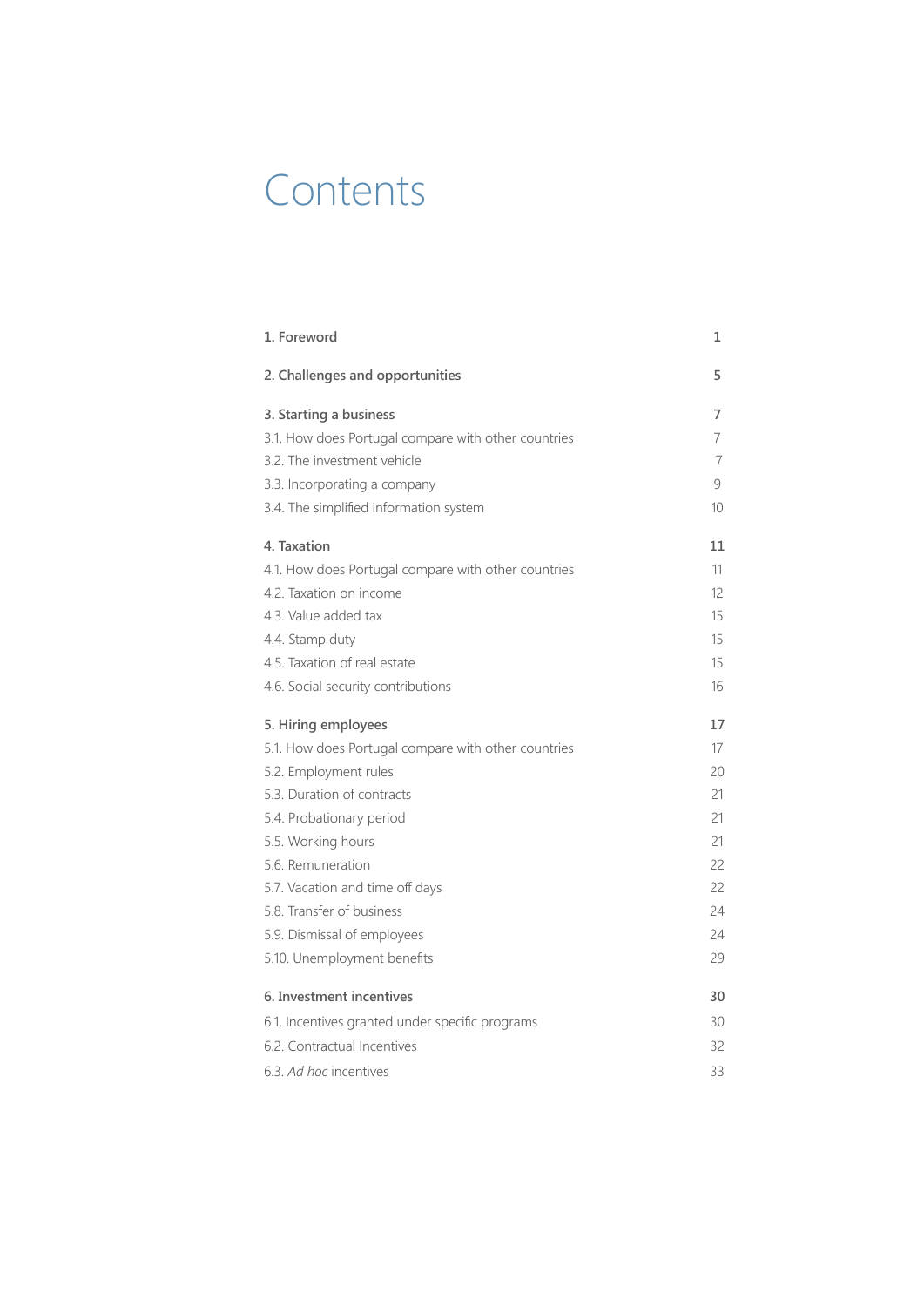# 1. Foreword

Following its successful exit of the bailout of the International Monetary Fund (IMF), the European Union (EU) and the European Central Bank (ECB), Portugal is now catching the attention of foreign investors.

Portugal is no longer in the news for bad reasons. Still there are challenges ahead. Portugal needs to reduce its historically high levels of Government debt and unemployment and bring the budget deficit to below 3%.

After implementing a harsh economic program with little social unrest, Portugal is bringing down its chronic trade deficit and correcting some of its imbalances that have hindered its economic growth since the beginning of the millennium.

For international investors looking for a place to invest in Europe, Portugal offers several advantages, of which many investors are not aware. Portugal is an ideal location for nearshoring industrial and services facilities because of its access to Europe's 500 million consumers' market and to the Portuguese-speaking world, which spreads across five continents: Europe, America, Africa, Asia and Oceania.

Here are seven reasons for international investors searching for the best location to access these markets to invest in Portugal:

#### $1st$

Starting a business takes only a few days. According to the World Bank's report "Doing Business 2015" (DB2015 Report), Portugal is in the first place of EU28 countries where it is easier to set up a business;

#### 2nd

Portugal has one of the most favourable business environments in the world. The DB2015 Report ranks Portugal in the top 25 of the world's most attractive locations to do business and in 11<sup>th</sup> place out of EU28 countries;

#### 3rd

Trading across Portugal's borders is easy. Portugal ranks in the top 29 countries in the world easier to trade with, according to the DB2015 Report. It takes 13 days to comply with import formalities and 15 for export formalities;



Main district capitals: Oporto, Coimbra, Aveiro and Leiria.



10.4 million Population

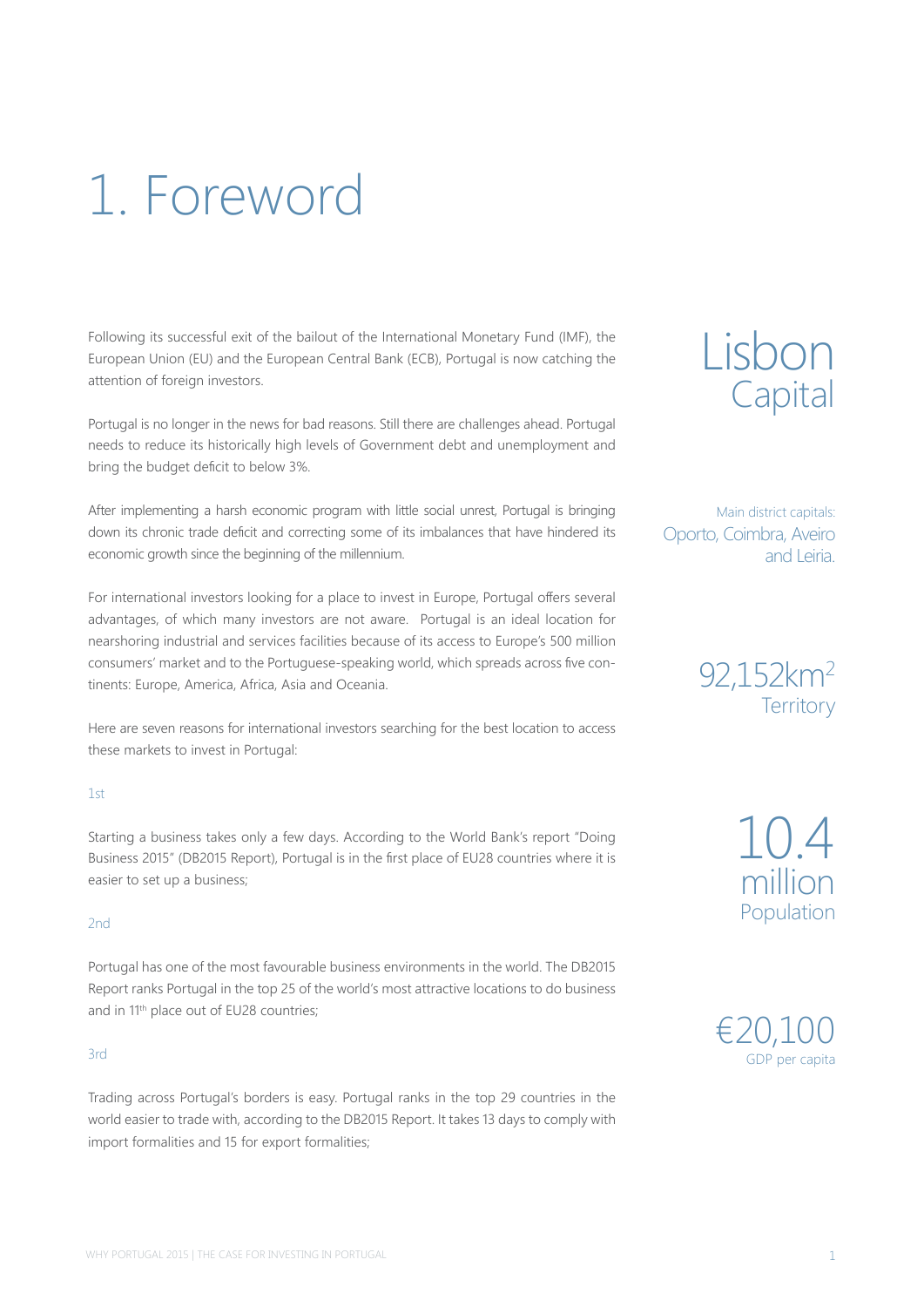Easier contries to trade with (days)



#### 4th

Portugal has one of the lowest levels of employment disputes in Europe. According to the European Industrial Relations Observatory (EIRO) and Eurostat the number of working days lost through industrial action per 1,000 employees (annual average 2005–2009) was 11.3 days in Portugal against an estimated 43.6 days in the EU15 countries;

#### 5th

The population educational level has improved substantially over time. According to the "Global Competitiveness Report 2014-2015" of the World Economic Forum (WEF Report), Portugal's population education ranks in 29<sup>th</sup> place as a result of the improvement over time of Portugal's education system. The WEF Report ranks Portugal in 11<sup>th</sup> place out in the EU28 countries and 24<sup>th</sup> place in the world on Higher Education training.

#### 6th

Portugal has state-of-the-art telecommunications networks and transport infrastructure. The WEF Report ranks Portugal's infrastructure in 12<sup>th</sup> place in the world. According to the OECD statistics, Portugal has the fourthfastest broadband speed in the world and offers the 20<sup>th</sup> most competitive prices. Broadband Internet using fibre optic networks is spreading rapidly across the country. Portugal ranks in the top 20 countries in the world with more use of fibre optic technologies;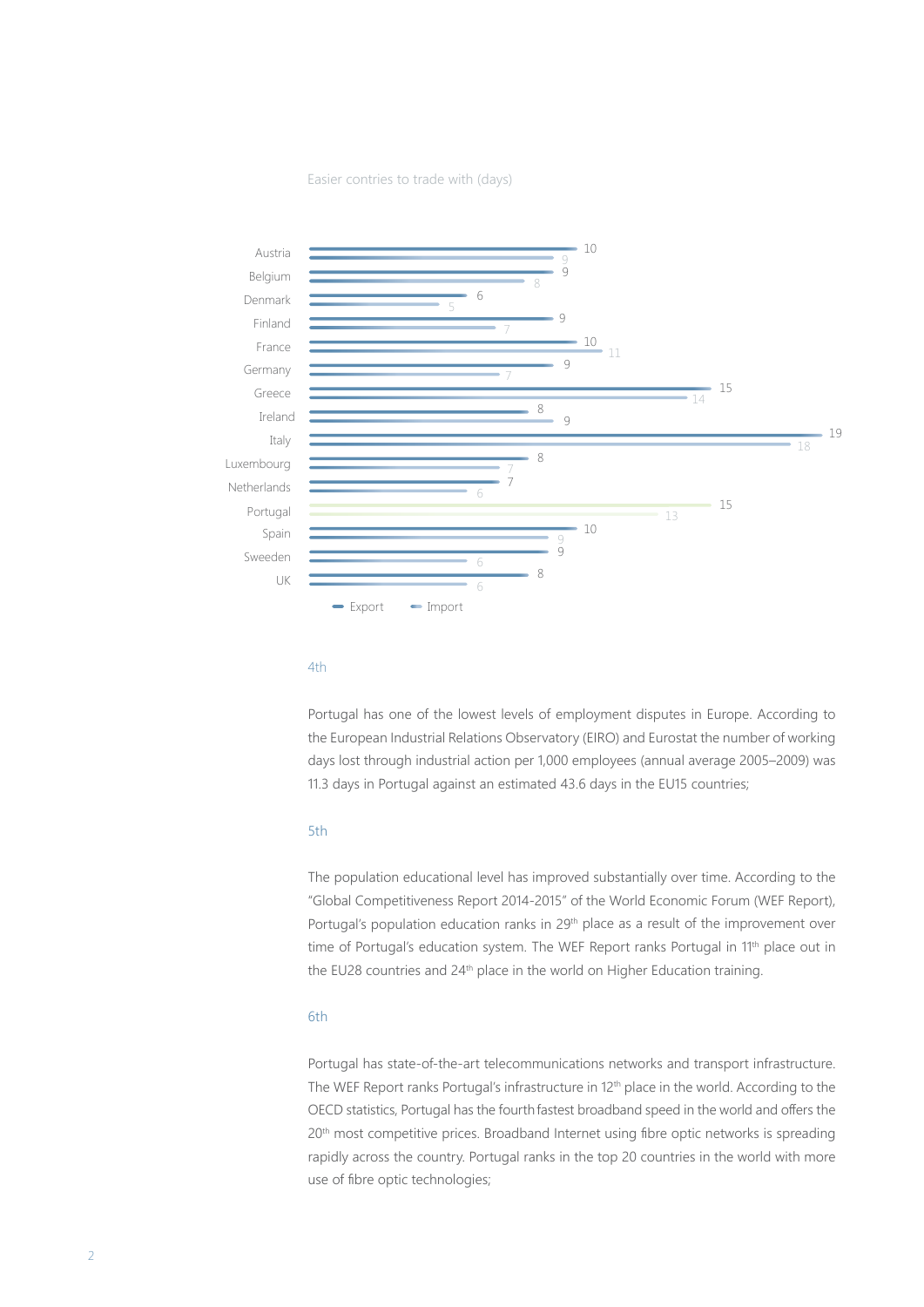Quality of overall infrastructure (1=worst, 7=best)



Average advertised broadband download speed (mbps)

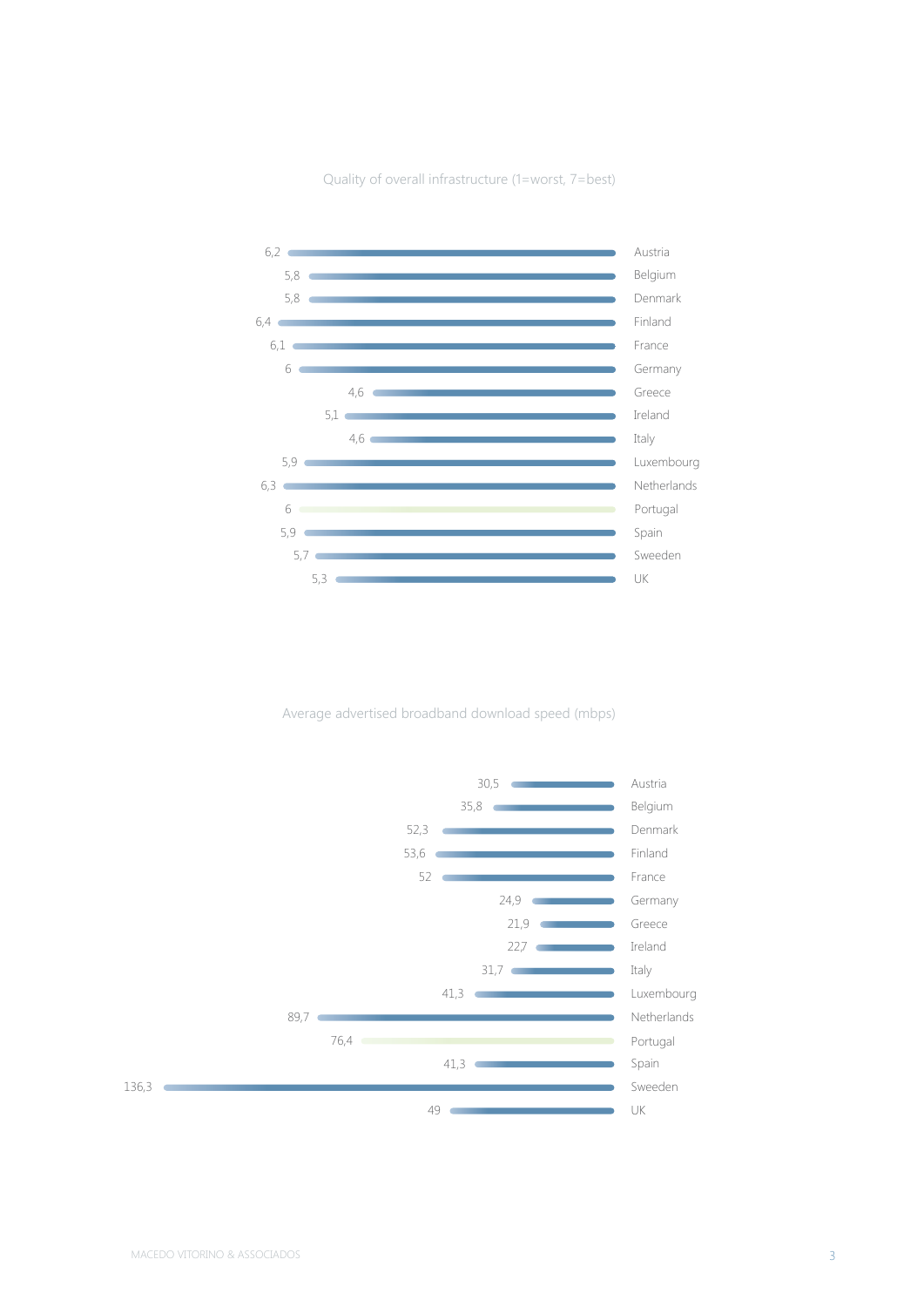Portugal has a proven track record of successful foreign investments across a wide range of sectors. Well-structured investments in the country pay off. For instance, according to Grant Thornton Autoeuropa, the Volkswagen Portuguese auto plant, ranks in the top five best Volkswagen plants around the world. Autoeuropa is now Portugal's second largest exporter, with sales that represent 1% of the Portuguese GDP and 10% of the national exports in 2013. Nokia Siemens Networks chose Portugal to install its new Global Networks Solutions Center.

This paper provides an overview of the opportunities and challenges of doing business in Portugal and reviews the main aspects to be considered by foreign investors considering Portugal as a place to invest as regards the setting up of a business, hiring employees, taxation and government incentives.

#### 7th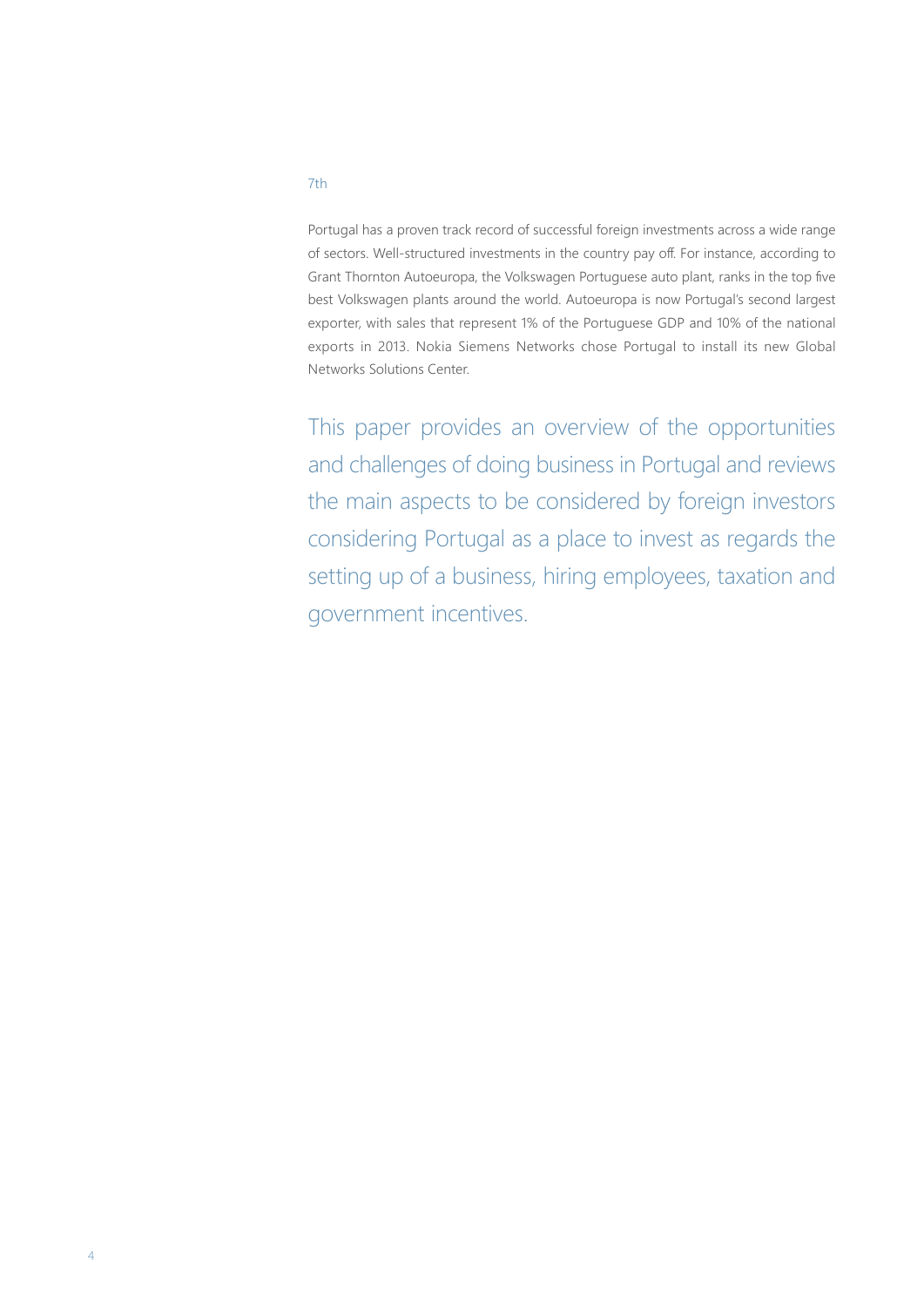# 2. Challenges and opportunities

The Portuguese are, on occasions, portrayed as nice to deal with, open to foreign cultures and resourceful but falling short in meeting deadlines and having a tendency for bending the rules. The Portuguese Mediterranean climate and good food is associated with lower productivity and looser rules of engagement. However, reality often defeats conventional wisdom.

Here are five key factors that are critical for investors when choosing a place to invest:

#### 1. How long does it take to start a business and obtaining the permits I need to carry out a business activity?

Opening a branch office or incorporating a company in Portugal can take only one day. According to the DB2015 Report new business rankings, the number of working days needed to start a business is 2.5 days in Portugal against an average of 9.2 days in the OECD countries. Most administrative permits that are required to start a business activity can be submitted online. Procedures vary according to the sector that will be carried but, generally, the process is transparent and can be achieved in a reasonable timeframe.

The OECD also gives Portugal the best mark on its Regulatory and Administrative Opacity index, which ranks how clear and transparent are regulations and administrative procedures. The WEF gives Portugal a mark of 5.2 in its Irregular Payments and Bribes index, better than the United States with 5.0.

#### 2. Will my Portuguese operations match the efficiency and productivity levels of other locations?

International statistics show low efficiency and productivity levels in Portugal when compared with the best international standards. The WEF Report ranks the Portuguese economy's competitiveness in 36<sup>th</sup> place out of 144 countries in the Global Competitiveness Index (GCI) which puts Portugal in the 14<sup>th</sup> place within the EU28 countries and above the EU27 GCI average. This is a poor result when compared with the European benchmark countries. In contrast, the productivity levels of foreign multinationals operating in Portugal are considerably higher. Volkswagen, Nokia Solutions and Networks, Cisco, Microsoft and Ikea are some well-known companies that have highly productive subsidiaries in Portugal.

Investors want to know the facts about the prospective investment locations and not the stereotypes associated with the country and its people.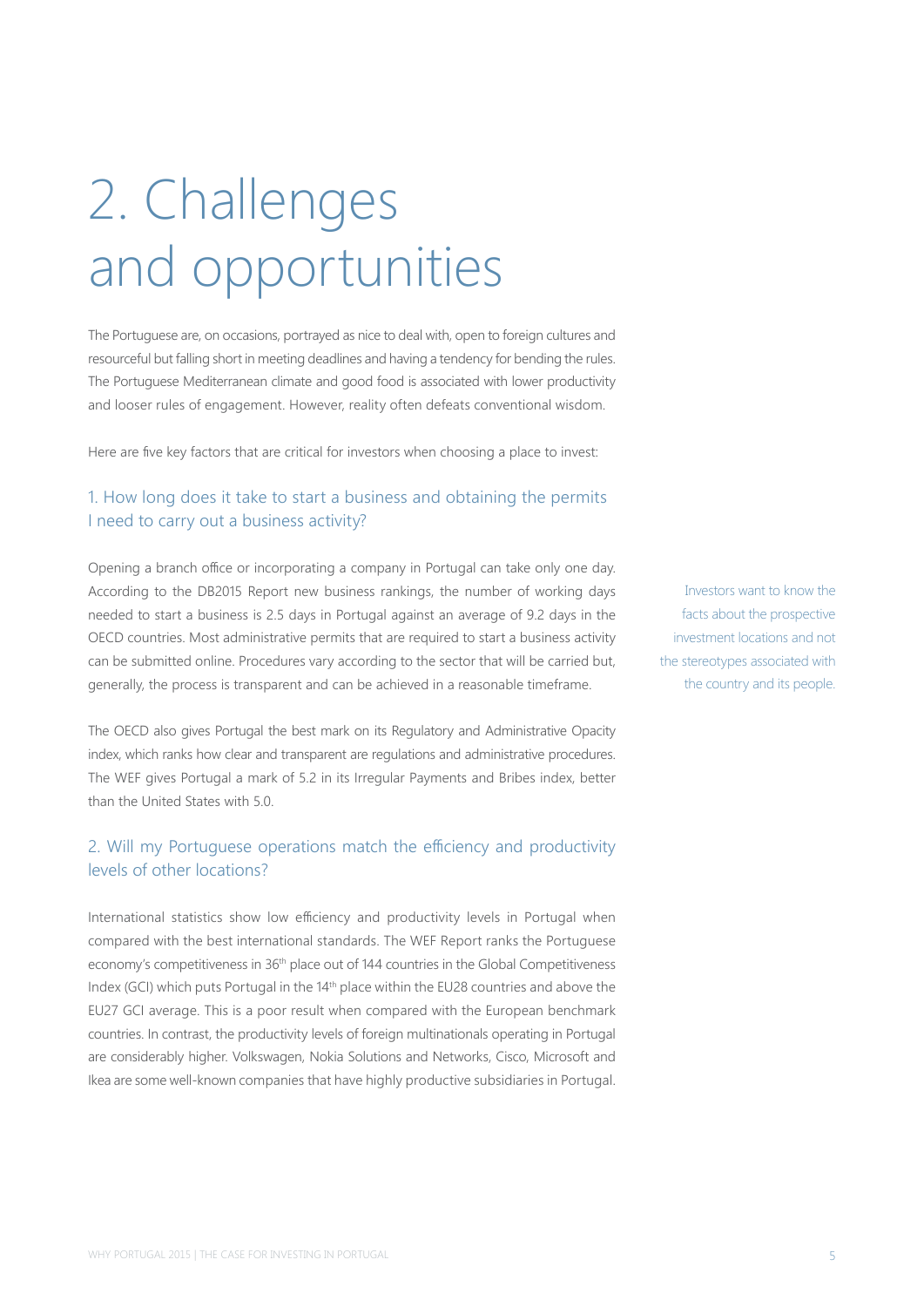#### 3. Will I be able to enforce contracts?

The DB2015 Report ranks Portugal in 27<sup>th</sup> place worldwide and in the top 13 of EU28 countries in enforcing contracts. Time to enforce a contract is estimated to be around 547 days, which puts Portugal in 19th place in the EU28 countries according to the DB2015 Report. Clearly, there is a long way to go to reach the benchmark countries, where it takes less than one year to enforce a contract. However, Portugal ranks better than many when compared with other European countries.

#### 4. Will I be allowed to compete in the domestic market with the local players?

Traditionally the Portuguese economy welcomes foreign investors and is open to foreign competition across all sectors. Portugal has no restrictions to foreign ownership of banks and companies in regulated sectors such as telecommunications and energy. The WEF ranks Portugal in 27<sup>th</sup> place in the world with fewer barriers to competition. However, practice shows that it is hard to break monopolies and oligopolies in many sectors, hence Portugal's poor ranking in the WEF market dominance index with a 3.9 mark, still below European standards. This is due to the excess concentration of businesses around few players which gives excessive power to a few leading corporations. There are, however, examples of successful investments directed to the domestic market alone, such as Vodafone, which was able to compete head-to-head with incumbent player Portugal Telecom for the leadership in the mobile market and Banco Santander, which now owns the fourth largest local bank. Many other international companies have a strong presence in Portugal and a fair share of the market in direct competition with local players.

#### 5. Is it easy to hire and dismiss employees in Portugal?

Portuguese employment regulations are generally perceived as rigid, although Portugal has gone a long way and has adopted legislation that is broadly in line with other continental European countries.

The following chapters provide more details on the answers to these questions and describe some practical aspects of how to set up a business in Portugal.

13th place Ease to enforce a contract in the EU28.

 $10<sup>th</sup>$ place Ease of resolving insolvencies in the EU28.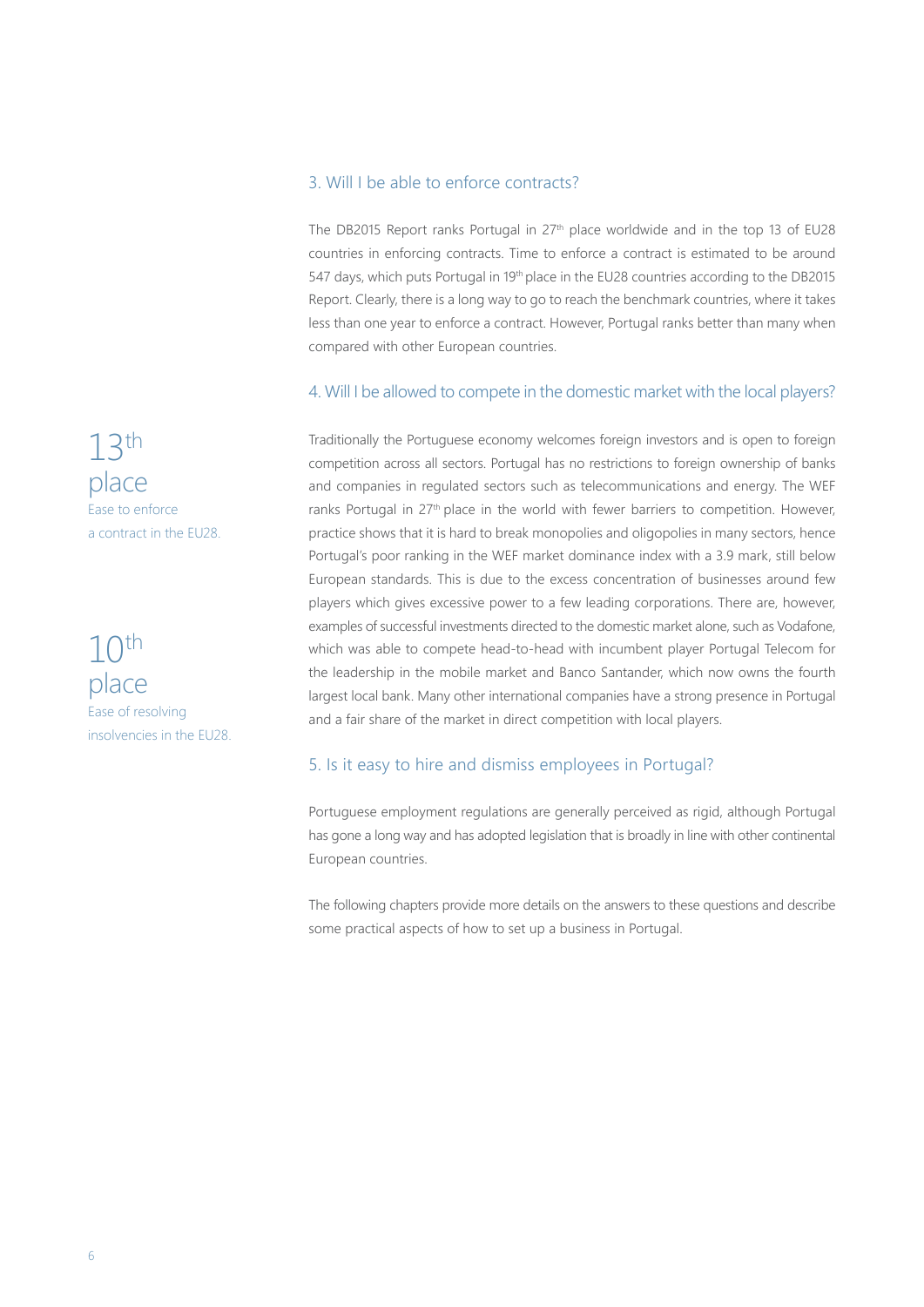# 3. Starting a business

#### 3.1. How does Portugal compare with other countries

According to the DB2015 Report Portugal is in the first place of the EU28 countries where it is easier to set up a business and in 25th place worldwide. Over time, Portugal has been able to reduce the average time for incorporating a company from several months to 2.5 days. The process can take just one day by using shell companies. Portugal is also pioneering in the use of online platforms for the incorporation of companies and making available company records and accounts.

Portugal is 1<sup>st</sup> in the EU28 countries where it is easier to set up a business.





#### 3.2. The investment vehicle

Opening a branch office and incorporating a subsidiary company are the investment vehicles commonly chosen by national and foreign investors. In general, the main operational difference between both is that a subsidiary company operates as a different legal entity, while a branch represents the foreign company in Portugal.

Other business forms can be used as investment vehicles in Portugal such as representative offices or unincorporated joint ventures.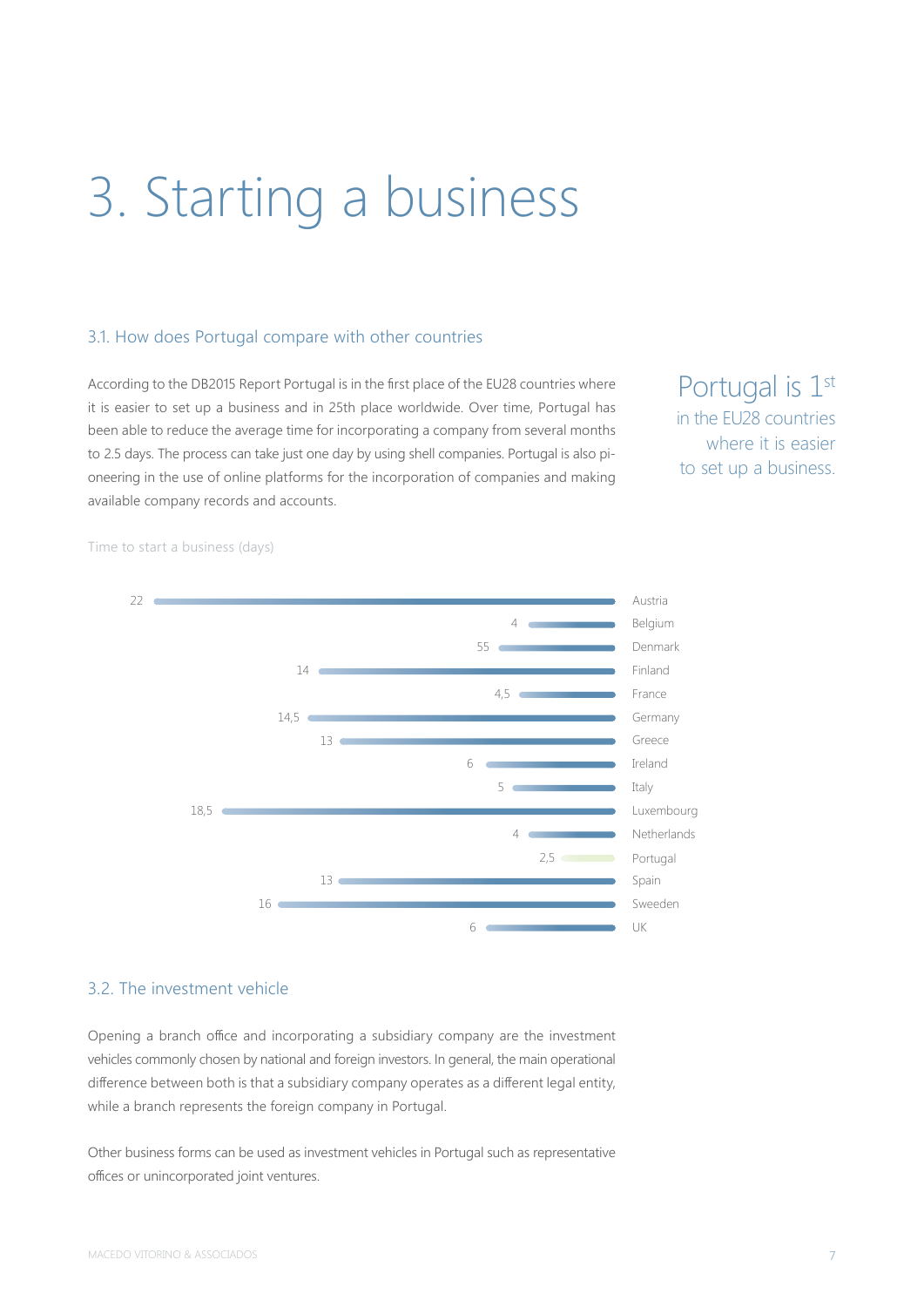The main differences between opening a branch and incorporating a company are:

### 2.5 days Time to set up a business in Portugal.

(a) A branch has no legal personality and does not own assets. A branch operates as an extension of the parent company. Although a branch has no equity, the parent company may allocate capital to the branch for operational purposes. Companies have legal personality and for some legal forms the law requires a minimum equity; and (b) The branch's appointed legal representative is empowered to manage the business; no corporate bodies are required, while companies are required to have a management body and a supervisory officer.

Companies may adopt one of the following legal forms:

- (a) Public limited liability companies (*Sociedade Anónima* S.A.);
- (b) Private limited liability companies (*Sociedade por Quotas* Lda.);
- (c) General partnership (*Sociedade em Nome Colectivo*); or
- (d) Limited partnership (*Sociedade em Comandita*).

The main difference between Limited Liability Company's (*Sociedade por Quotas* and *Sociedade Anónima*) and Unlimited Liability Companies (*Sociedade em Nome Colectivo*  and *Sociedade em Comandita*) is related to the shareholders' liability for the companies' debts. Other major differences concern the transfer of shares and the company's management and supervision structure.

Most national and foreign investors choose as their investment vehicles public or private limited liability companies because they suit the purpose of limiting the parent company's liability and can be operated broadly in the same manner.

When deciding what legal form the subsidiary should assume, the foreign investor should take into consideration the differences between private limited liability companies (*Sociedades por Quotas*) and public limited liability companies (*Sociedades Anónimas*) that may influence their business operations in Portugal.

From a day-to-day point of view, both can be managed in broadly similar ways, although a private limited liability company can, in some cases, be less formally managed. Private limited liability companies require only one Managing Director and not a Board of Directors as public limited liability companies generally do. Public limited companies must also have a supervisory body (an Audit Board or a Certified Auditor), which is not required for private limited liability companies, provided that they do not reach two of the following three thresholds in two consecutive years: (i) balance sheet total: €1,500,000.00; (ii) total net sales and other revenues: €3,000,000.00; and (iii) number of employees: 50.

11.6 Average time to set up a business in Europe.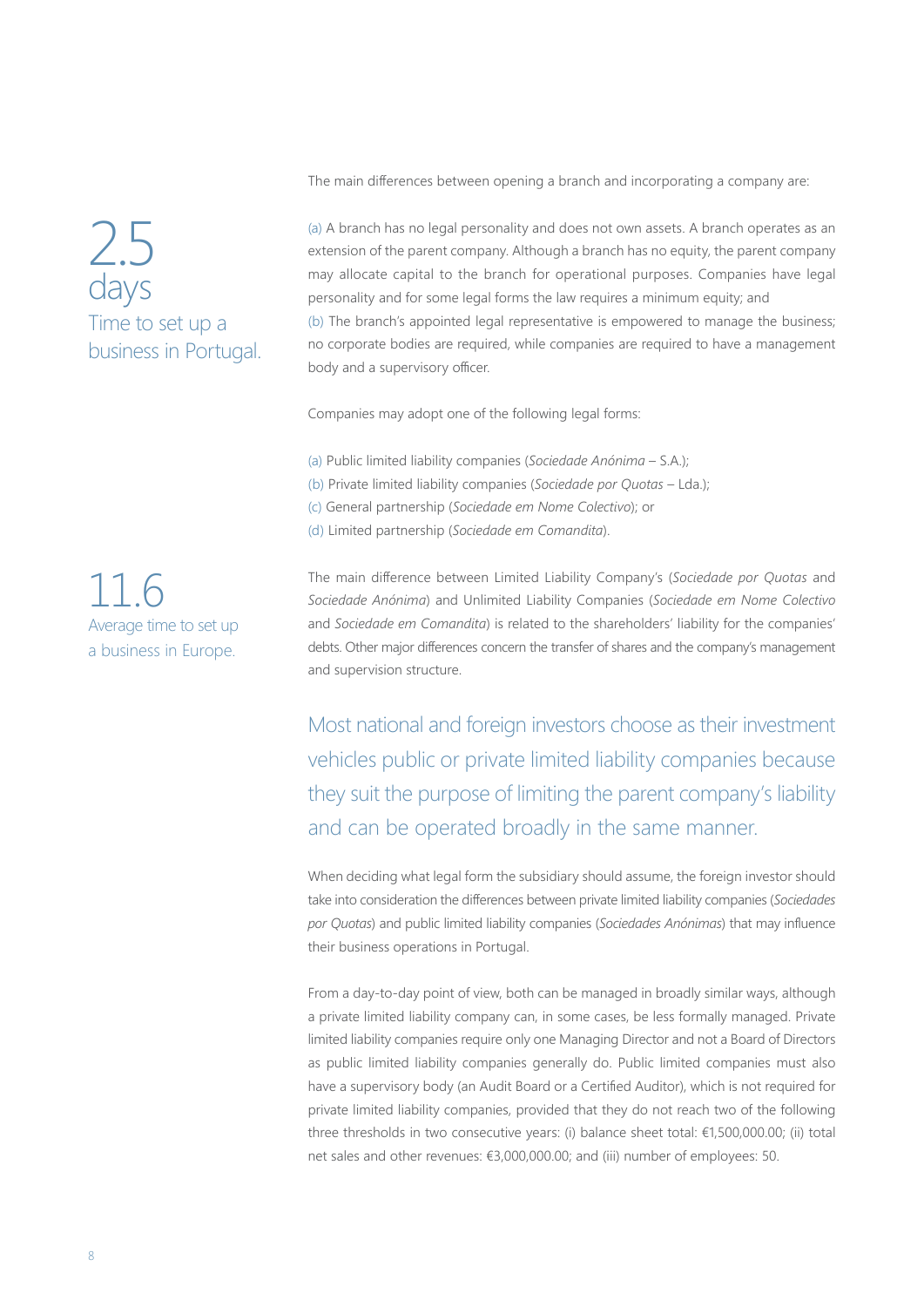On the other hand, the shareholders of private limited liability companies retain the power to intervene and decide on management issues, while in public limited liability companies it is up to the Board of Directors to decide on any matter concerning the management of the company.

As a rule, public limited liability companies must have at least five shareholders, while private limited liability companies only need two shareholders. However, under certain conditions the law allows both types of companies to have a single shareholder. The minimum initial investment for public limited companies is €50,000, while private limited liability companies do not require a minimum share capital, although the share nominal value cannot be less than €1.

Private liability companies have a lighter management structure and, as a result, are more adequate for smaller and short-term investments while public liability companies are more appropriate for large and long-term investments.

#### 3.3. Incorporating a company

#### 3.3.1. "On-the-spot" company *(Empresa na Hora)*

The "on-the-spot company" method (*Empresa na Hora*) allows founders to incorporate a company in a single act at one of the official registration offices in the country (there is at least one registration office in each main city of Portugal), using a pre-approved corporate name and standard form articles of association. In the same proceeding, the company may appoint a certified auditor or choose one from a list of certified auditors. The share capital must be deposited within five business days after the incorporation date.

The founders are not required to take any registration formalities before the commercial registration office, the social security or tax authorities. All these steps are carried out *ex officio* and automatically performed by the relevant authorities.

#### 3.3.2. Incorporating a company online

It is also possible to incorporate a company online through the official website *www.empresaonline.pt* by filling in a form with the following information:

(a) The company's name, chosen from the list of pre-approved names available at *www.empresaonline.pt* or previously obtained from the National Registry of Legal Entities (*Registo Nacional de Pessoas Colectivas*) (RNPC);

(b) The articles of association, using one of the forms available online or submitting a draft articles of association for approval; and

(c) The data specified in the form required to register the business with the employment, social security and tax authorities.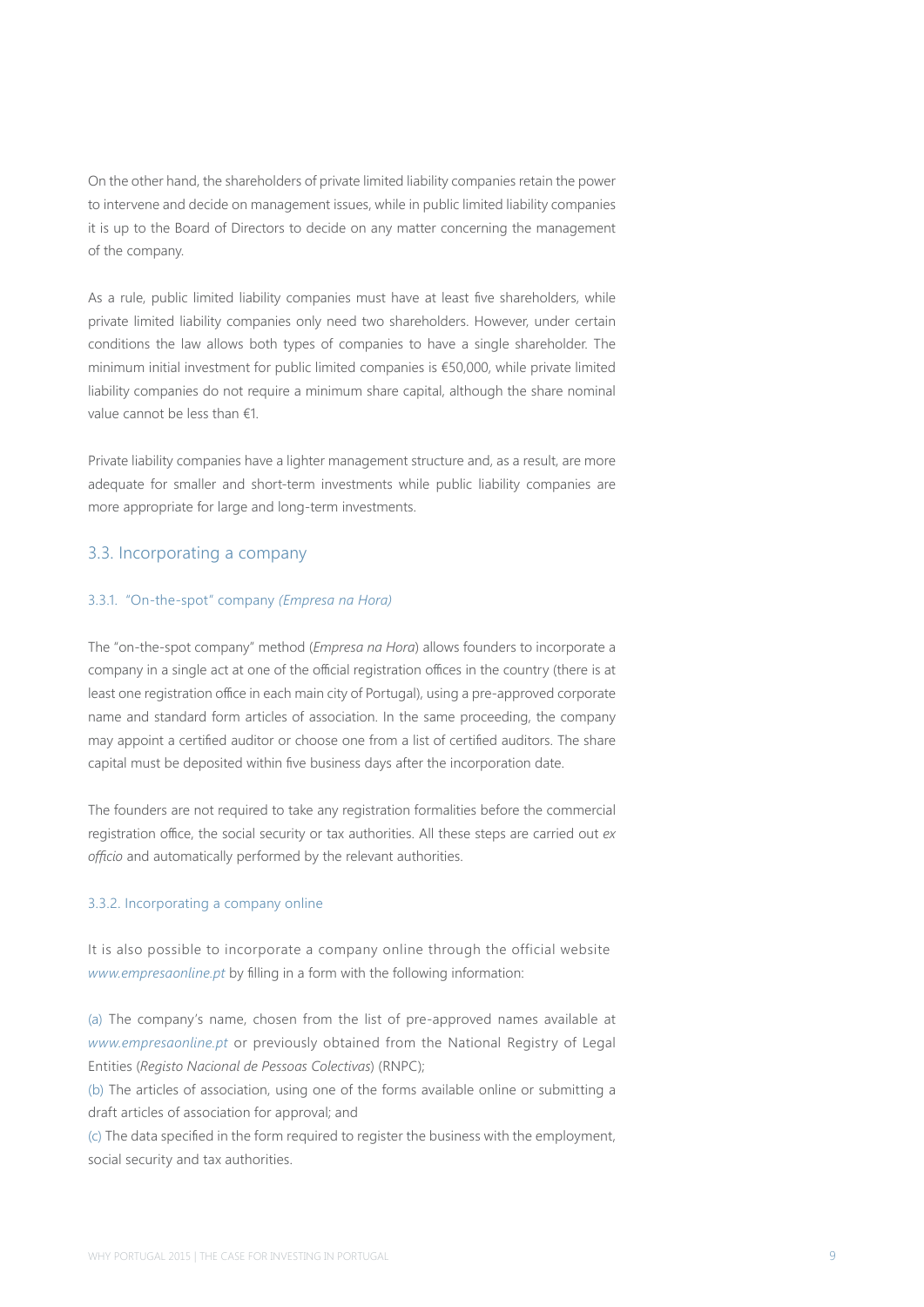The incorporation will take place immediately if the parties choose one of the two pre-approved articles of association available at *www.empresaonline.pt* or, within two business days, if the founders opt to submit their own draft articles of association. Any contributions in cash must be deposited within five business days after the incorporation date.

#### 3.3.3. Traditional method

The traditional method for incorporating a company comprises the following steps:

(a) Requesting the company's name certificate with the RNPC;

(b) Depositing the minimum initial share capital in a bank institution (in case of public liability companies);

(c) Executing the articles of association by way of public deed or private document;

(d) Registering the company within the Commercial Registry Office;

(e) Publishing the articles of association and the list of the members of the company corporate bodies at the website at *http://www.mj.gov.pt/publicacoes;* and

(f) Registering the company with the tax authorities, the social security and the authority for working conditions (*Autoridade para as Condições de Trabalho*) (ACT).

Many of those steps can be electronically performed without the need to physically go to the relevant public service offices.

#### 3.4. The simplified information system

The simplified corporate information system (*Informação Empresarial Simplificada*) (IES) allows companies to comply with the following reporting obligations in a single document:

(a) Registering the annual accounts and tax information;

(b) Registering the financial statements;

(c) Submitting statistical information to the Portuguese National Statistics Institute (*Instituto Nacional de Estatística*); and

(d) Submitting annual financial statements to the banking regulatory authority (*Banco de Portugal*) for statistical purposes.

This single statement has to be electronically submitted by the Certified Auditor each year and until the 15<sup>th</sup> day of the 7<sup>th</sup> month after the end of the relevant financial period, which for most companies will take place on 15 July of each year.

The simplified corporate information system allows companies to comply with several reporting obligations in a single document.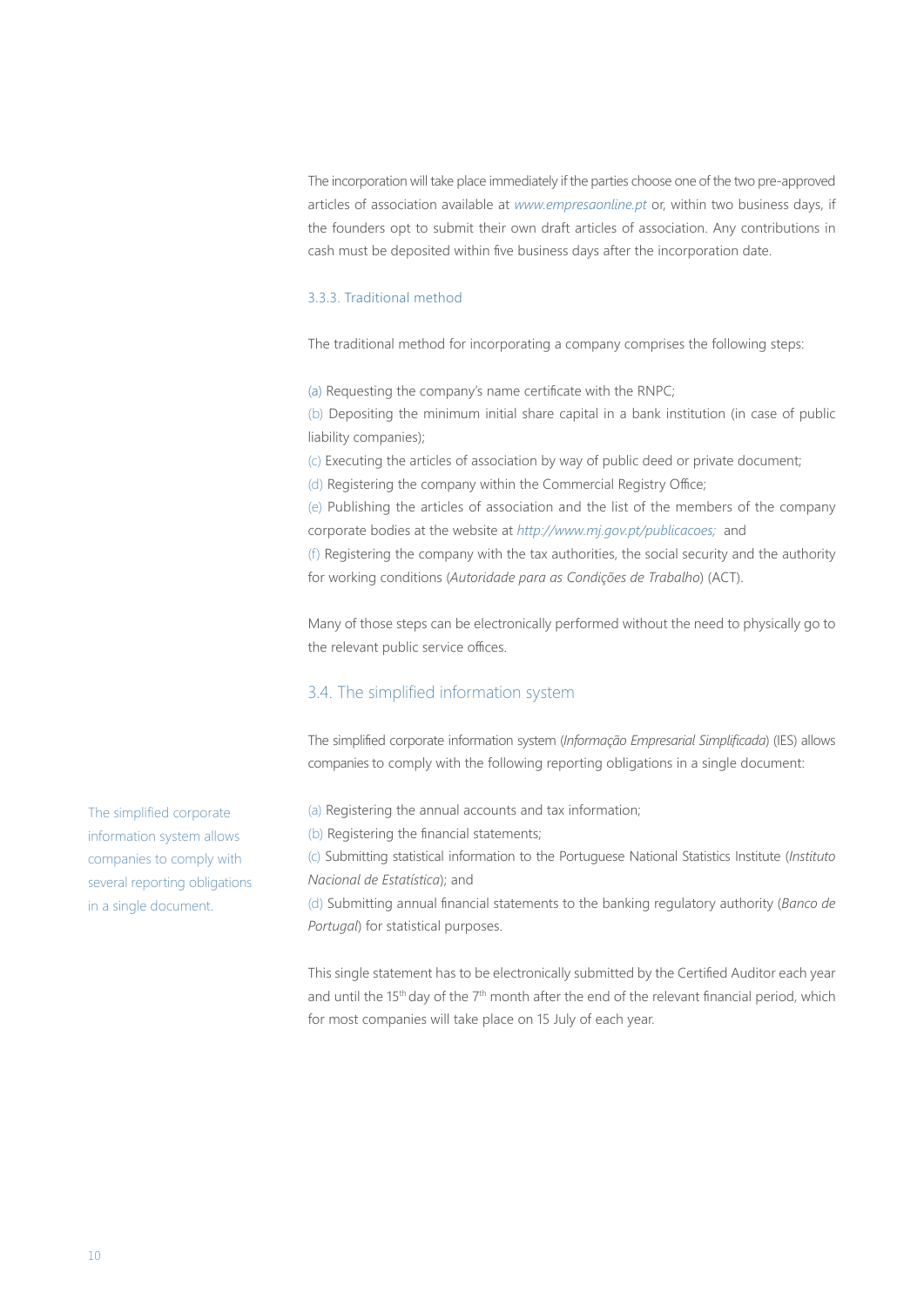# 4. Taxation

#### 4.1. How does Portugal compare with other countries

Portugal's nominal tax rates are broadly in line with EU28 countries. For investors the effective marginal tax rate, which measures the proportionate increase in the cost of capital due to the tax, is a more reliable way of determining the level of taxation in a given country.

According to the Centre for Business Taxation of the Oxford University's report "CBT Corporate Tax Ranking 2012", in 2012 the Portuguese effective marginal tax rate was 14.9%. The effective average tax rate, which measures the proportion of the present value of pre-tax profit that would be taken in tax in each country, was 25.2%. These results put Portugal in 18th and 23<sup>rd</sup> place out of the 33 OCDE countries with a lower effective tax rate and show that Portugal is as competitive as most of its competitors in the Eurozone.

14.9% Effective marginal tax rate in Portugal, which puts Portugal in 18th place within the OCDE countries.





Recently, Portugal reduced its corporate income tax rate from 23% to 21%. The current Government remains committed to further reducing the corporate tax rate, if budgetary constraints so allow, to 19% or 17% in 2016.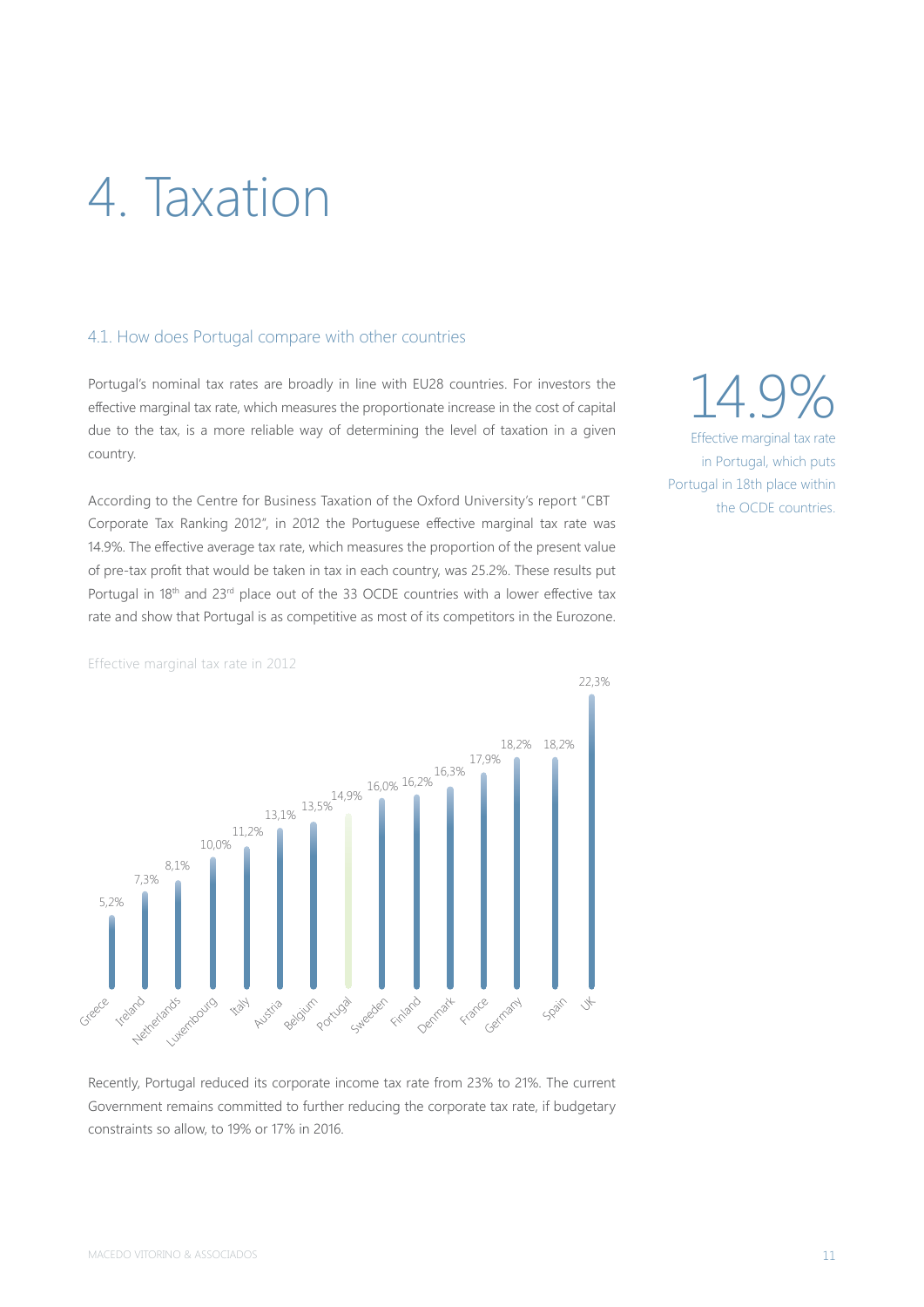Presently Portugal's corporate tax rate (21%) is below the EU average (21.34%) and the Global average (23.64%).

Corporate income tax rate in 2014



#### 4.2. Taxation on income

#### 4.2.1. Corporate income tax

Any company whose head office or effective place of management is located in Portugal will be deemed resident in Portugal and subject to corporate income tax (CIT). Foreign companies may also be subject to CIT if they have a permanent establishment in Portugal or earn income that is deemed to be obtained in Portugal.

A permanent establishment may exist if the foreign company carries out its activity in Portugal through a fixed place of business as well as if a person (other than an independent agent) is acting in Portuguese territory for the account of such company and has and usually exercises an authority to intermediate and conclude contracts on behalf of the company.

In 2015, Portugal reduced domestic companies' CIT to 21% of their worldwide income or, in case of a foreign company with a permanent establishment in Portugal, over the income attributable to such establishment.

In general, business costs and expenses are tax deductible to the extent they are properly documented and are essential to obtain taxable income or to maintain the source of production. However, there may be limitations on the deduction of certain costs including, without limitation, interest expenses.

21% Portuguese nominal corporate income tax rate.

The Government is contemplating a further reduction of Portugal's corporate income tax rate to 19% in 2016.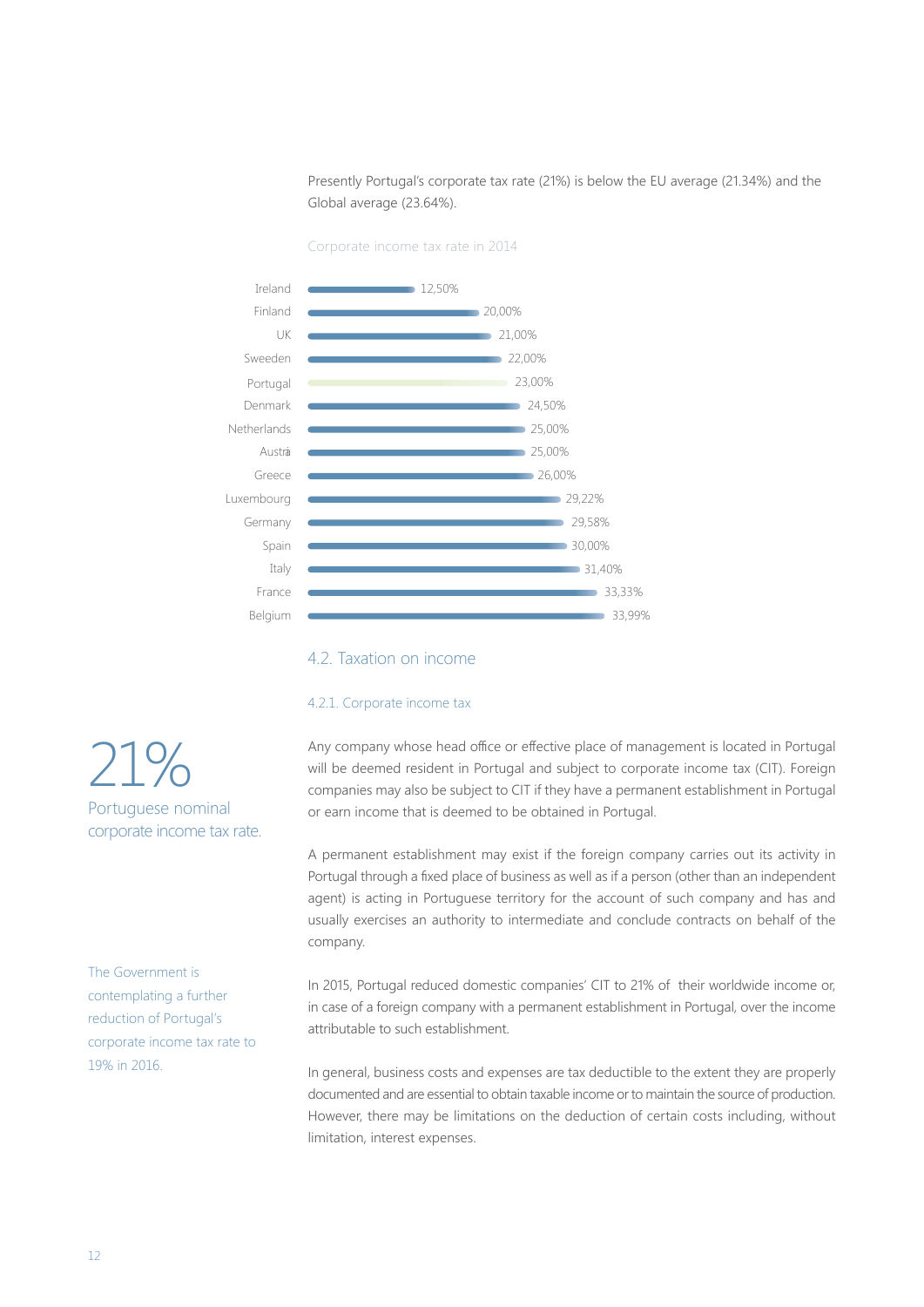CIT is self-assessed and paid by companies upon the filing of their annual income tax returns, which must be submitted until 31 May of each year, if the tax year is the calendar year.

Notwithstanding, companies may be required to make up to three payments on account of the final tax payable (*pagamentos por conta*) (PCs). These payments are calculated based on the CIT paid in the previous tax year and, as a rule, must be made in July, September and December, if the tax year is the calendar year.

A special payment on account of the final tax payable (*pagamento especial por conta*) (PECs) will also be due in March (or in two instalments due in March and October) corresponding to 1% of turnover of the previous year, with a minimum amount of €1,000 and a maximum amount of €70,000.

In general, companies will be entitled to deduct tax credits arising from international double taxation, tax benefits, as well as PCs, PECs and withholding tax and, in some cases, they may get a refund.

Although the general CIT rate is relatively low when compared with other jurisdictions, the overall tax burden could reach 31.5% if the taxable income exceeds €7.5 million and we take into account the municipal surcharge and the State surcharge. However, the Government has pledged to gradually reduce the corporate tax rate to 19% over a period 5 years and to eliminate the municipal surcharge over a period 3 years.

#### 4.2.2. Municipal surcharge

Resident companies and non-resident companies with a permanent establishment located in Portugal will also be subject to a municipal surcharge (*derrama municipal*), a local tax which will be self-assessed and paid at the same time as CIT.

The municipal surcharge will be levied on the taxable income subject to and not exempt of CIT at a rate that must be approved every year by each municipality or municipalities where the income is obtained (up to 1.5%).

#### 4.2.3. State surcharge

Resident companies and non-resident companies with a permanent establishment located in Portugal will also be subject to a state surcharge (*derrama estadual*) provided they earn a taxable income in excess of €1.5 million.

The State surcharge will be levied on the taxable income subject to and not exempt of CIT at the following rates:

(a) 3%, in case of taxable income between €1.5 million and €7.5 million; (b) 5%, in case of taxable income in excess of €7.5 million and €35 million; and

(c) 7% in case of taxable income in excess of €35 million.

Up to 1.5% Municipal surcharge on income.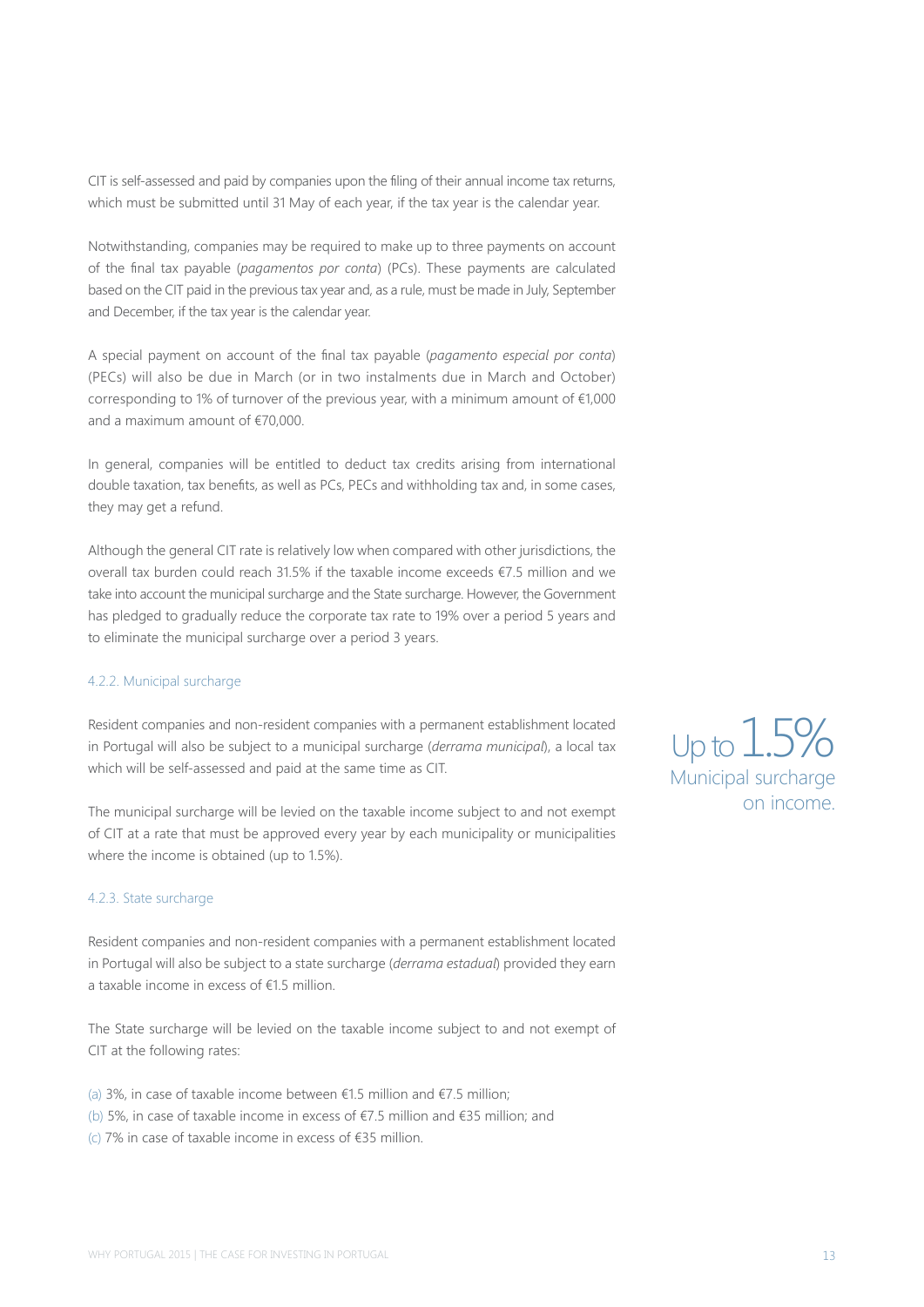Like the municipal surcharge, the State surcharge will be self-assessed and paid at the same time as the CIT. However, unlike the municipal surcharge, companies will be obliged to make payments for the account of the final State surcharge, which will be due in July, September and December, if the tax year is the calendar year.

#### 4.2.4. Carry forward tax losses

Carry forward tax losses may be set-off against taxable income for CIT purposes. In 2014, the Parliament increased the period for deducting the carry forward tax losses from five to twelve years but limited the amount of the carry forward tax losses that companies are allowed to deduct in each tax year to 70% of the taxable income.

Therefore, as of 1 January 2014, at least 25% of the taxable income is taxed at the normal CIT rate. The extended period for deducting the tax losses is applied to tax losses generated in the tax years initiated from 1 January 2014 onwards.

#### 4.2.5. Repatriation of income: dividends, interest and royalties

Non-resident companies that do not have a permanent establishment in Portugal may also be subject to CIT if they earn income that is deemed to be obtained in Portugal and that may be taxed in Portugal under the applicable double taxation treaty (*e.g.* dividends, capital gains and interest).

In general, dividends, interest and royalties obtained in Portugal will be subject to withholding tax at a rate up to 23%, although this rate could be reduced under the applicable double taxation treaties.

The payment of dividends to companies resident in another Member State of the European Union, which hold shares representing not less than 10% of the share capital of the Portuguese resident company for an uninterrupted period of one year, will be exempt provided they are eligible under the new parent-subsidiary directive. (Directive 2011/96/EU).

With respect to interest and royalties, as of 1 July 2013, an exemption of withholding tax is available if payment is made to an affiliated company resident in another Member State of the European Union, subject to the fulfilment of the relevant holding requirements.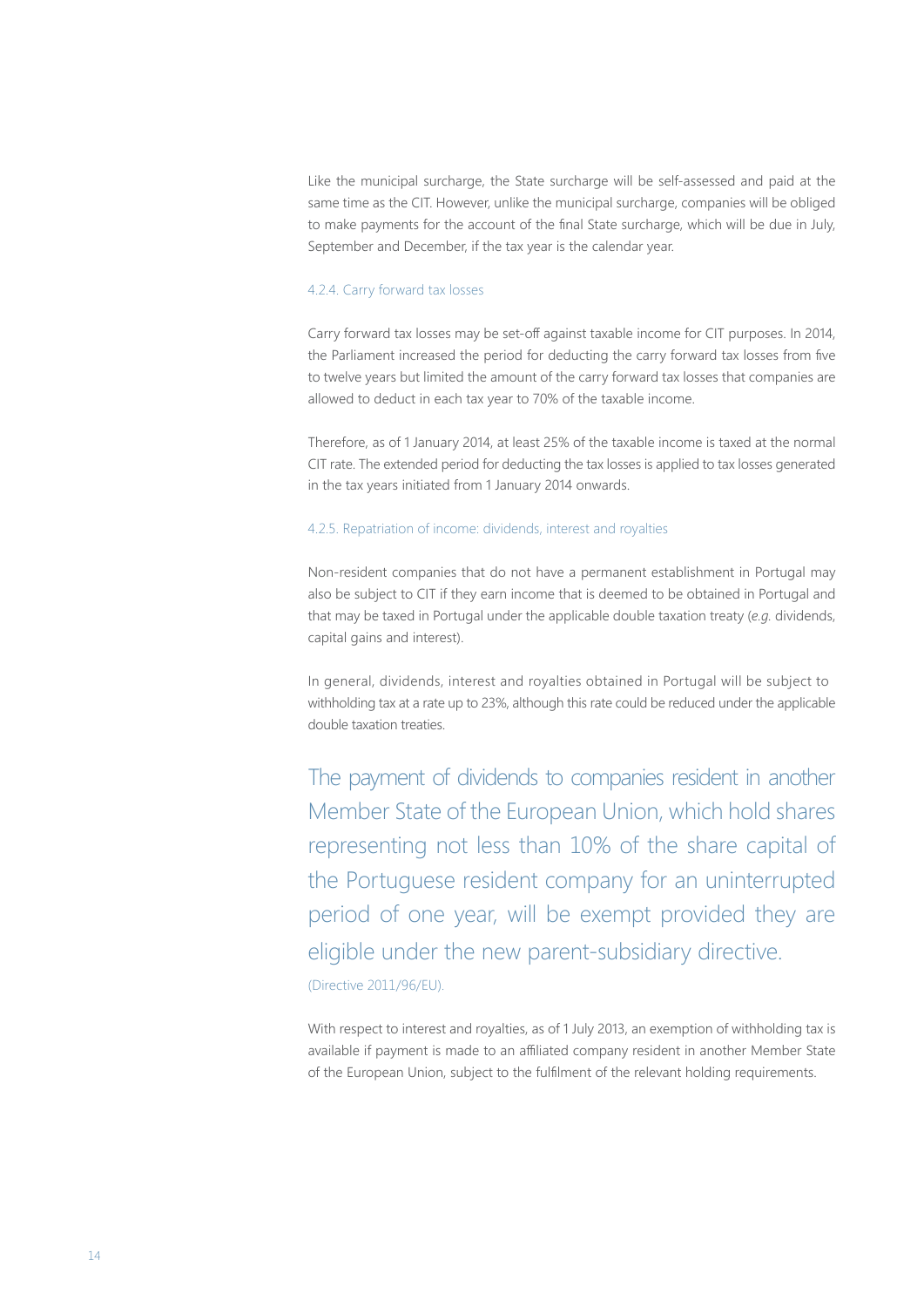#### 4.2.6. Taxation of capital gains obtained by non-residents

As a rule, capital gains obtained by non-resident companies from the sale of real estate property located in Portuguese territory will be subject to CIT.

Capital gains arising from the sale of shares and other securities issued by Portuguese resident companies may benefit from an exemption of CIT, except in cases in which:

(a) The seller is domiciled in a jurisdiction subject to a clearly more favourable tax regime; (b) The shareholder is, directly or indirectly, owned in more than 25% by resident companies or persons; or

(c) More than 50% of the target company's assets are composed by real estate property located in the Portuguese territory or, if the target is a holding company, more than 50% of any controlled company's assets include real estate located in the Portuguese territory.

Notwithstanding, under certain double taxation treaties it is possible to avoid CIT in these cases.

#### 4.3. Value added tax

The Value Added Tax (VAT) is levied on any transfer of goods and the rendering of services.

The general VAT rate applicable in mainland Portugal is 23%. However, certain goods and services may be subject to an intermediate VAT rate of 13% or a reduced VAT rate of 6%.

In the Autonomous Region of Azores the general VAT rate is 18%. The intermediate rate is 10% and the reduced rate is 5%. In the Autonomous Region of Madeira the VAT rates are 22%, 12% and 5%, respectively.

#### 4.4. Stamp duty

Stamp duty is levied on certain transactions that are exempted from VAT, including but not limited to:

(a) Loans (up to 0.6%); (b) Guarantees (up to 0.6%); (c) Insurances (5%); (d) Transfer of businesses (5%); and (e) Real estate transactions (0.8%).

#### 4.5. Taxation of real estate

#### 4.5.1. The municipal property transfer tax

The acquisition of real estate properties will be subject to municipal property transfer tax (*Imposto Municipal sobre as Transmissões Onerosas de Imóveis*) (IMT). IMT will be levied on the property tax value or on the purchase price, if higher, at the following rates:

23% VAT general rate

13% VAT intermediate rate

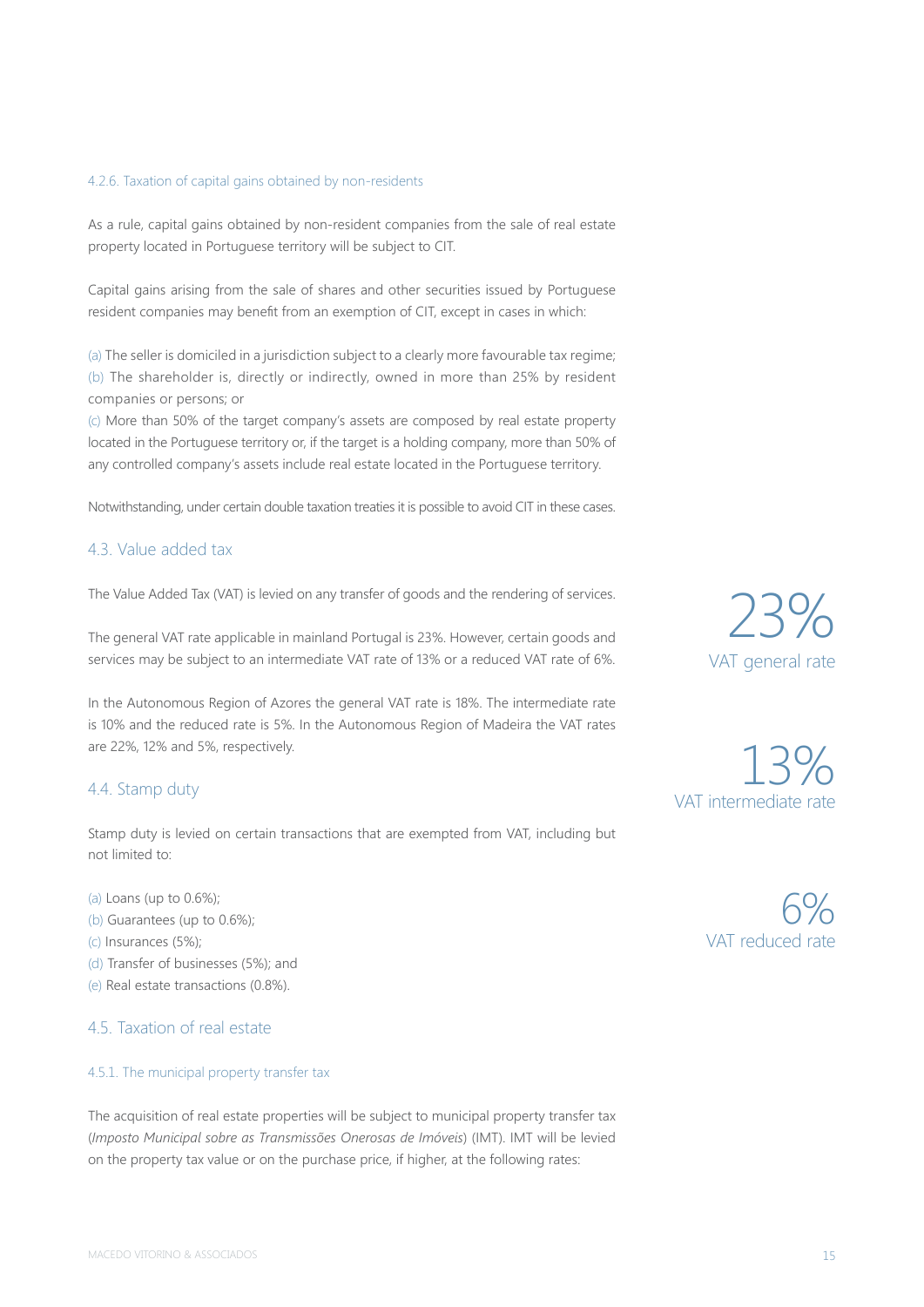a) Between 0% and 6% in respect of urban property or fractions allocated to housing purposes, which are used for permanent residence of their owners; (b) Between 1% and 6% in respect of urban property or fractions allocated to housing purposes, which are not used for permanent residence of their owner; (c) 6.5% in respect of other urban property; and

(d) 5% in respect of the acquisition of land property.

These rates will be increased to 15% if the property is acquired by a person or company resident in one of the "tax havens".

The acquisition of real estate will also be subject to stamp duty at a rate of 0.8%.

#### 4.5.2. The municipal property tax

Real estate properties located in Portugal are subject to Municipal Property Tax (*Imposto Municipal sobre Imóveis*) (IMI). IMI is levied on an annual basis on the tax value of the property at the following tax rates:

(a) 0.8% in respect of land and attached facilities (prédios rústicos); and (b) Between 0.3% and 0.5% on the urban property evaluated in accordance with the IMI Code.

The applicable tax rates within the above ranges will be determined by the municipalities. The applicable tax rate may be increased in certain cases (*e.g.* if the property is owned by a person or company resident in a "tax haven" the rate will be 7.5%).

Since 2012, real estate with a tax value higher than  $€1$  million will be subject to stamp duty, in addition to IMI, at the following rates:

(a) 1% in case of real estate properties allocated to habitational purposes; and (b) 7.5% in case of real estate properties owned by persons or entities residents in "tax havens".

#### 4.6. Social security contributions

Companies that hire employees in Portugal are required to pay social security contributions. The general rate applicable is 34.75%, of which 23.75% will be borne by the employer and 11% by the employee.

The employer's contribution is adjusted to the type of employment agreement: in the case of unfixed term employment agreements it is reduced to 22.75% and in case of fixed term employment agreement it is increased to 26.75%. The contribution of the employees remains unchanged (11%).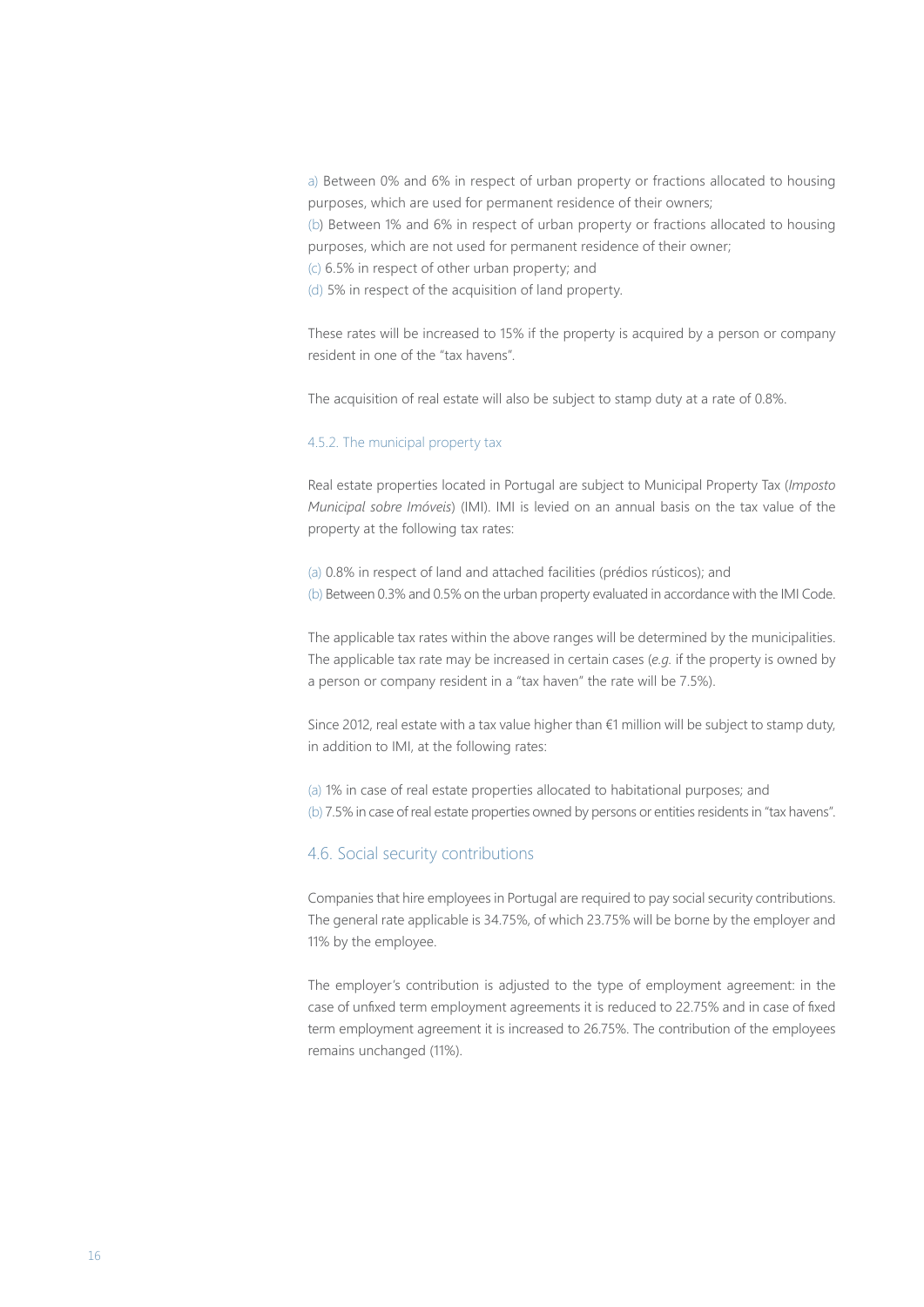# 5. Hiring employees

#### 5.1. How does Portugal compare with other countries

According to the WEF, the Portuguese employment legislation alongside that of many continental Europe countries is generally considered more rigid than that of the benchmark countries. For the year 2011, Portugal's mark was 43 against an EU average of 33.6.



Rigidity of employment in Europe (0=best, 100=worst)

Despite the controversy regarding the criteria used by the WEF for evaluating the level of rigidity of legislation in the preparation of its report, one cannot but note that there is a marked gap in Portugal between the rights of the more recently employed workers and those benefitting from longer tenures. For instance, recently enacted legislation reduces the severance pay from 30 days to 20 and more recently from 20 days to 12 days, but it establishes several safeguards for older contracts. Other aspects of the legislation have been revised since the adoption of a new Labour Code in 2009, which adopted more employer-friendly legislation as regards the organisation of its workforce. As an example, working schedules may now be managed in a more flexible way.

According to European Industrial Relations Observatory (EIRO) and Eurostat the number of working days lost through industrial action per 1,000 employees (annual average 2005– 2009) was 11.3 days in Portugal against an estimated 43.6 days in the EU15 countries.

43 Portugal's mark on WEF's employment rigidity index.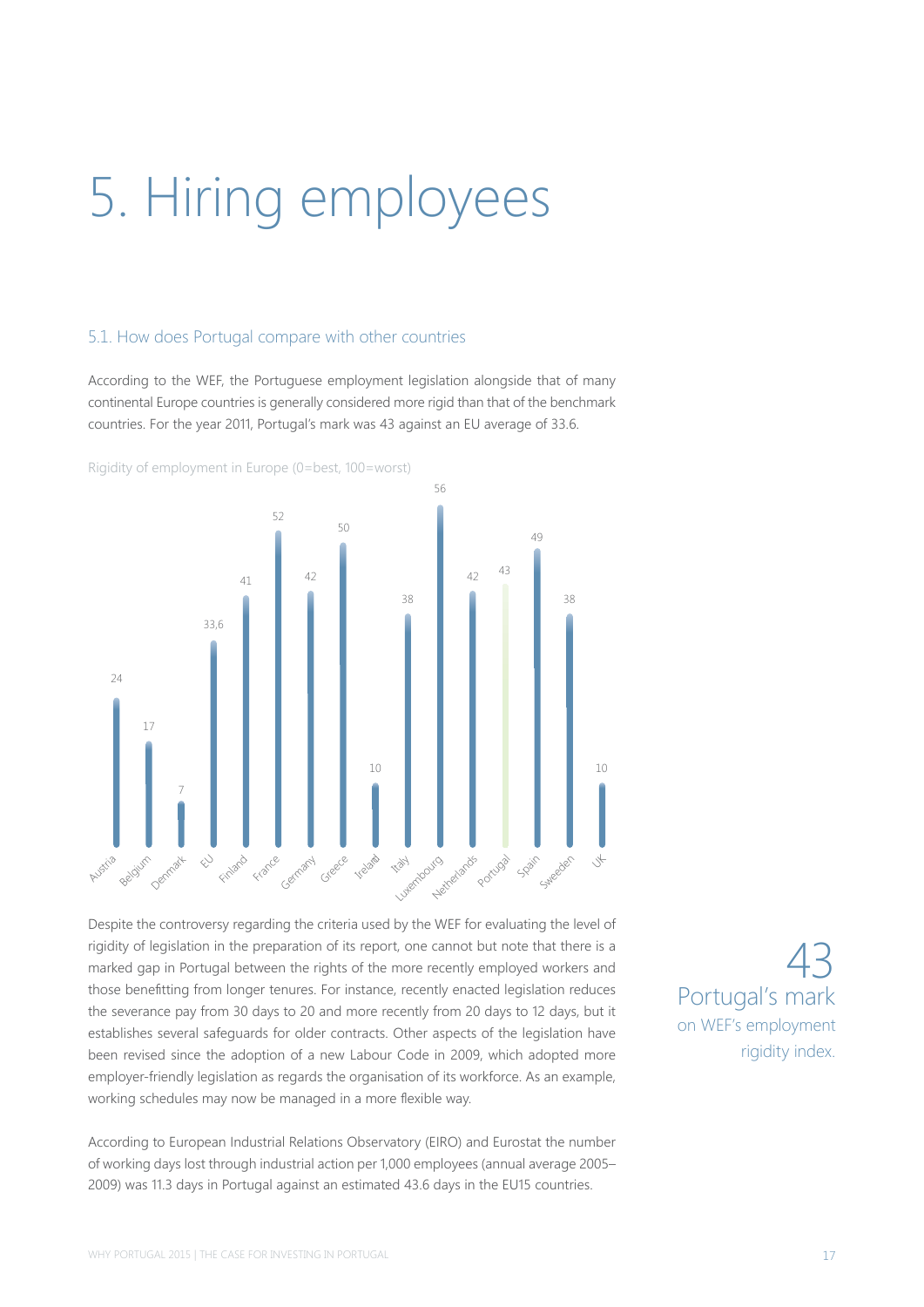Number of working days lost through industrial action per 1,000 employees (annual average 2005–2009)



More recently, according to Pordata, a national database of socioeconomic data, the average number of working days lost through industrial action by employee in 2013 was 1.1 against 1 in 2008, despite the harsh austerity measures imposed in Portugal in the last years.

Average numbers of workers by strike and working days lost by worker on strike



As regards the number of working hours, according to the OECD, in 2013, the average usual weekly hours worked on the main job by Portuguese employees was 39.4 hours, against 35.3 in Germany and 36.5 in the United Kingdom.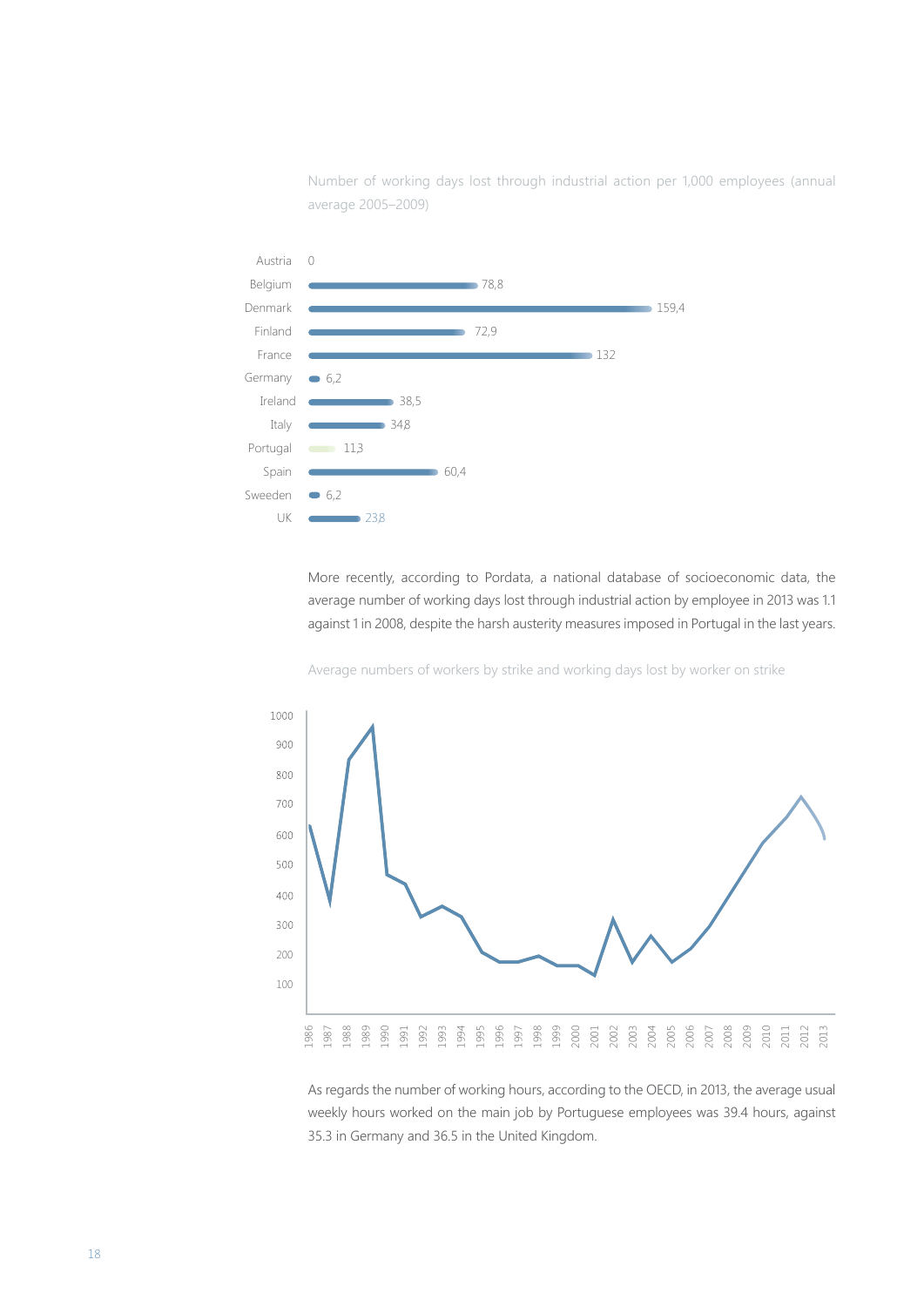

Average usual weekly hours worked on the main job in 2013

The education levels of Portugal's working force has been improving over time with about 68.9% of tertiary education enrolment.

Percentage of tertiary education enrollment



According to WEF's higher education and training index Portugal now has a 5,37 mark which is broadly in line with its European partners, though still distant from the top three countries.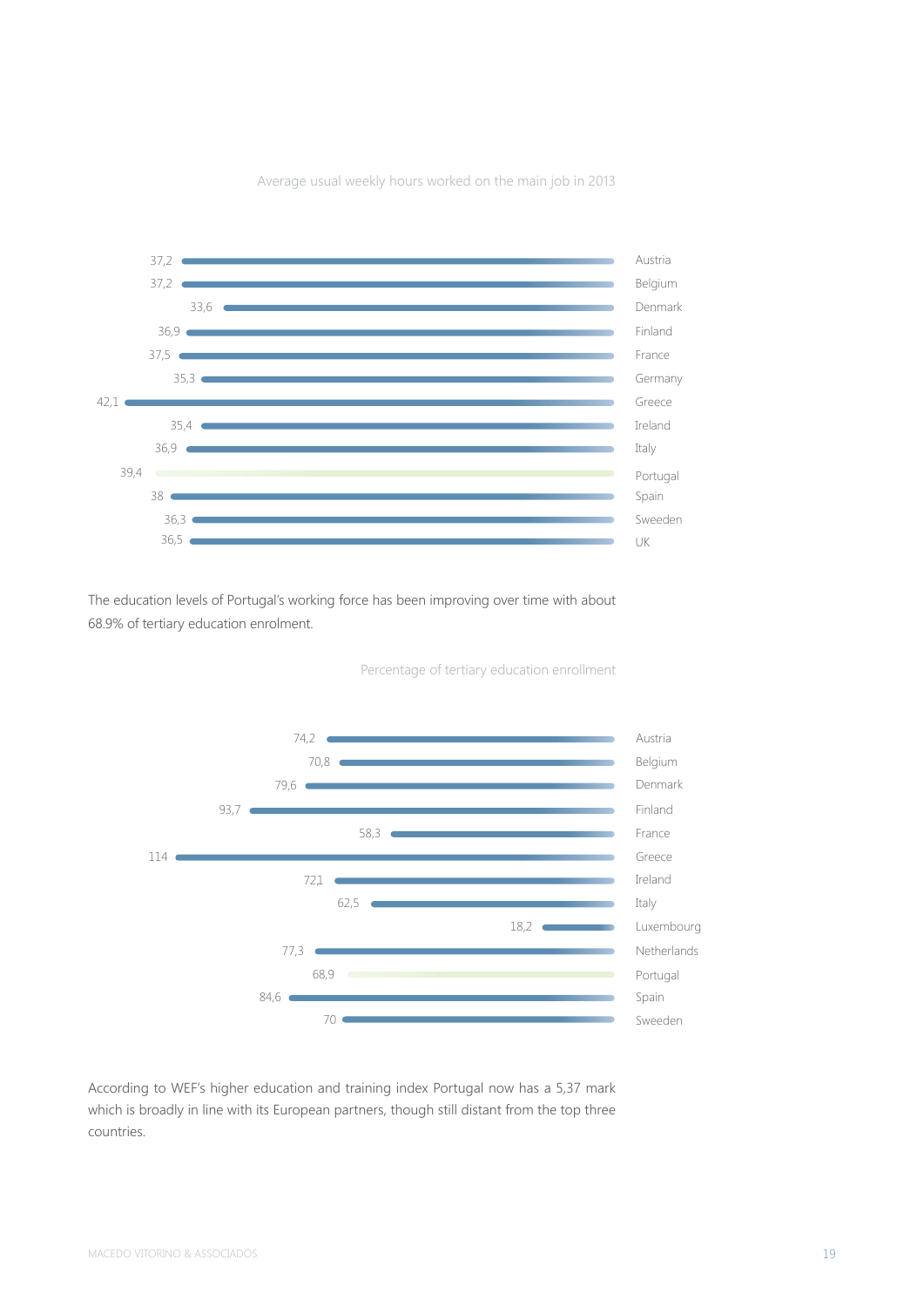#### Higher Education and Training



#### 5.2. Employment rules

Hiring in Portugal is subject to a set of mandatory rules. Consequently, there is no need to set out all the rights and obligations of the parties in the employment contracts.

The duration of contract, working hours, remuneration, leave entitlement and absences and termination of contracts are the most important matters to be agreed by the parties, albeit subject to mandatory rules set out in the Portuguese Labour Code.

In general, employment contracts do not need to be in writing. Only for some types of contracts does the Portuguese Labour Code require a written document, such as promissory contracts, fixed term contracts, part-time contracts, secondment contracts and contracts with foreign employees.

The employer has the duty to inform employees on the relevant aspects of the employment relationship, including among others:

- (a) Place of work;
- (b) Employee's job position;
- (c) Brief description of employee's tasks;
- (d) Effective date of the employment contract;
	- (e) Prior termination notice; and
	- (f) Collective bargaining agreements, if any.

The information above must be provided in writing by the employer and delivered to the employee within 60 days following the effective date of the employment contract, unless they are specified in the contract.

The terms of the employment relationship are also subject to collective bargaining agreements, if and when applicable, and to the practices between the parties.

Collective bargaining has been reducing markedly over time with the reduction of union's members.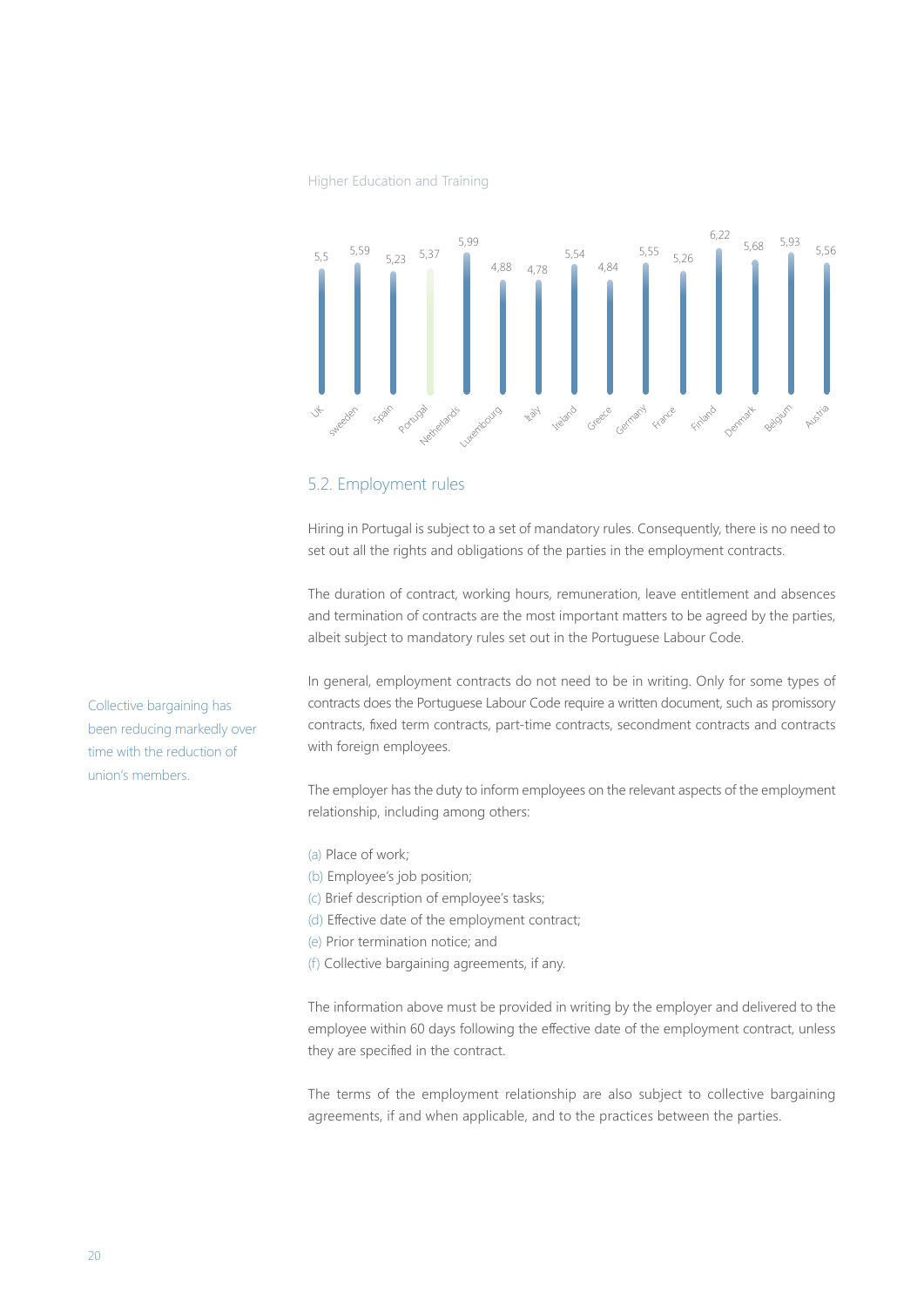#### 5.3. Duration of contracts

Depending on the needs of the employer and on the duration of the employee's tasks, the employer may enter into the following types of employment contracts:

(a) Fixed term contracts that are in force for a pre-established period set according to employer's temporary needs, which must be specified in the contract, and that expire at the end of the agreed term, unless they are renewed; fixed term contracts cannot be renewed for more than 3 times and have a maximum duration of three years;

(b) Unfixed term contracts which are not subject to a pre-established period, but expire after the completion of the employer's project or when the reason for which the employee was hired ceases to exist; unfixed term contracts have a maximum duration of six years; and

(c) Open-ended contracts which are entered into for an undetermined period of time and may only be terminated by the employer in the circumstances set out by law.

#### 5.4. Probationary period

The probationary period, that is the period during which either party may unilaterally terminate the contract without prior notice and without cause, varies depending on the type of contracts. The maximum probationary period is as follows:

(a) For open-ended contracts: (i) 240 days for employees with management or senior positions, (ii) 180 days for employees with job positions of technical complexity, high degree of responsibility or which require special qualifications, and for employees who perform duties of confidence<sup>1</sup> and (iii) 90 days for other employees; and

(b) For fixed and unfixed term contracts: (i) 30 days for contracts with a duration equal to or higher than six months and (ii) 15 days for contracts with a duration of less than six months.

In case of termination of the employment contract during the probationary period employees are not entitled to any compensation, unless otherwise agreed in writing by the parties.

#### 5.5. Working hours

The maximum regular working period is forty hours per week, eight hours per day.

Employees are entitled to a minimum rest period of eleven consecutive hours between two successive daily work periods, as well as to one day of rest per week. An additional half or full day of rest (in all or in certain weeks of the year) may also be given in addition to the rest day required by law.

Many international companies have put in place successful enterprise bargaiing mechanisms that have been effective in preventing or mitigating the risks of collective disputes.

1 For secondment agreements (contratos em comissão de serviço), the maximum probationary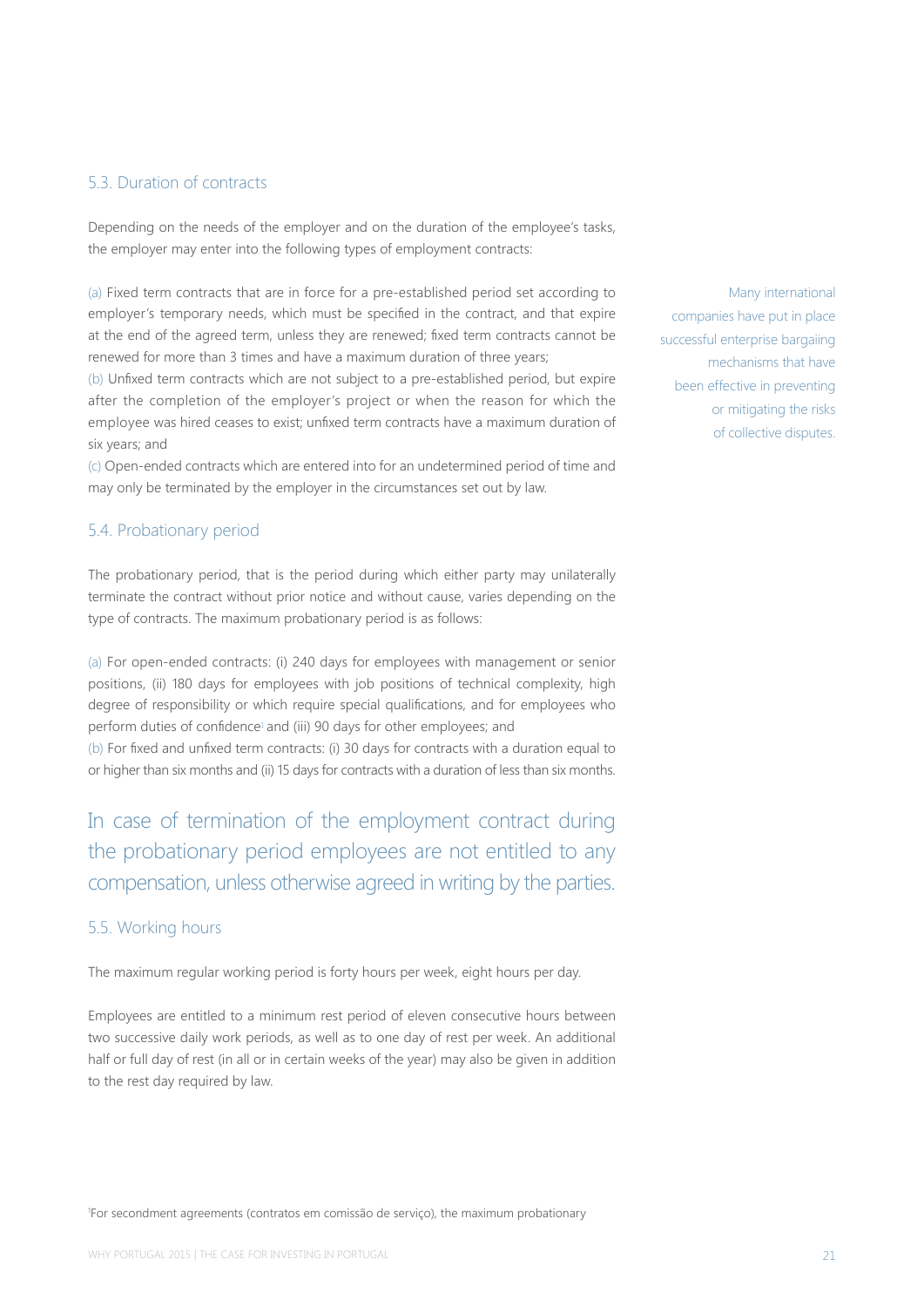40 hours Regular working time for Portuguese employees.

22 days Paid vacation time.

10 days Public holidays per year.

Insofar as the statutory rules above are not contravened, collective bargaining agreements may provide alternative working time regimes.

Work exceeding the limits above is deemed overtime. Overtime gives the employee the right to additional pay and, in certain circumstances, to an additional rest period.

Employees' overtime is subject to certain limits imposed by the Portuguese Labour Code.

#### 5.6. Remuneration

Employees are entitled to a minimum monthly salary set by law each year.<sup>2</sup> The remuneration must be paid on a regular and permanent basis and may be fixed, variable or mixed (comprising fixed and variable components).

In each year, employees are entitled to receive twelve monthly remunerations. In addition, employees are also entitled to receive:

(a) A Christmas bonus equal to one month remuneration payable until 15 December of each year; and (b) A holiday bonus equal to one month remuneration payable before the holiday period.<sup>3</sup>

#### 5.7. Vacation and time off days

#### 5.7.1. Vacation

Employees are entitled to twenty two business days of paid holiday per year. Employees are also entitled to nine national public holidays: 1 January, Good Friday, Easter Sunday, 25 April, 1 May, 10 June, 15 August, 8 December and 25 December.

Under certain collective bargaining agreements employers may be obliged to grant two optional public holidays: Carnival/Shrove Tuesday and the local municipal holiday.

2 In 2015, the minimum monthly remuneration was set at €505. Collective bargaining agreements may also determine a minimum remuneration for different jobs and professions, provided that it is not less than the minimum monthly remuneration set by the Portuguese Government.

<sup>3</sup> The amount of both Christmas and holiday bonuses is proportional to the time of service rendered by the employee in that calendar year (i) in the year of hiring of the employee, (ii) in the year of termination of the contract of employment and (iii) in the event of suspension of the contract of employment, unless the suspension is due and determined by employer's reasons.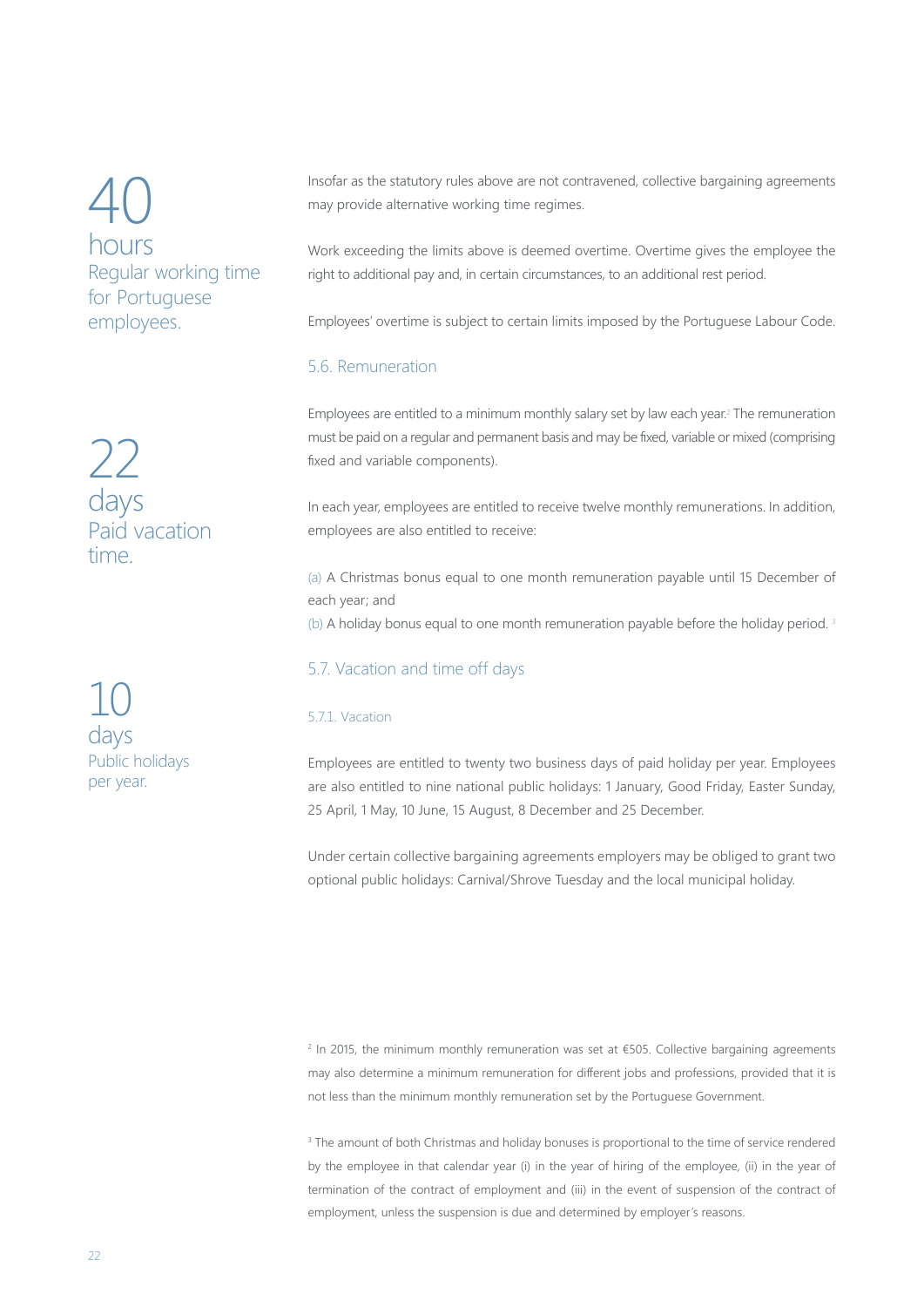#### 5.7.2. Time off for illness or injury

Employees are entitled to time off from work due to illness or injury. In cases of illness or injury, employees are entitled to receive sick pay from the Social Security. For this purpose, employees have to file a specific form and submit a statement from a hospital, health centre or doctor giving evidence of their illness or injury to the Social Security.

Sick pay is calculated based on the employee's reference remuneration under the social security criteria and could range between 55% and 75% of the employee's remuneration depending on the length of the illness or injury.

Sick pay is calculated based on the employee's reference remuneration under the social security criteria and could range between 55% and 75% of the employee's remuneration depending on the length of the illness or injury.

Employees are also entitled to time off in case of illness of a child or dependent or to provide care for family members. In some cases, absences entail a loss of remuneration for the employee.

In case of absences not foreseeable, the employee must inform the employer of the time off as soon as possible. If absences are foreseeable, the employee must notify the employer 5 days in advance stating the reasons for the absence.

Collective bargaining agreements may also establish specific rules on employee's time off days.

#### 5.7.3. Parental leave

Employees are entitled to a parental leave for a child's birth, which may be shared between both parents after the child's birth. In case of share of the parental leave, the parents are entitled to a total of 150 or 180 consecutive days, which are paid by the Social Security, as follows:

(a) For 150 days off: 100% of the employee's reference pay; and (b) For 180 days off: 83% of the employee's reference pay. <sup>4</sup>

In case of share of parental leave, employees must also inform their employers of the start and end dates of each of their leave periods, by way of a joint written statement, up to seven days after the child's birth.

4 In cases of multiple births, the leave period will be increased by 30 days for each born child beyond the first child.

150-180 days Full and partly paid parental leave shared by both parents.

120-150 days Full and partly paid parental leave enjoyed by a single parent.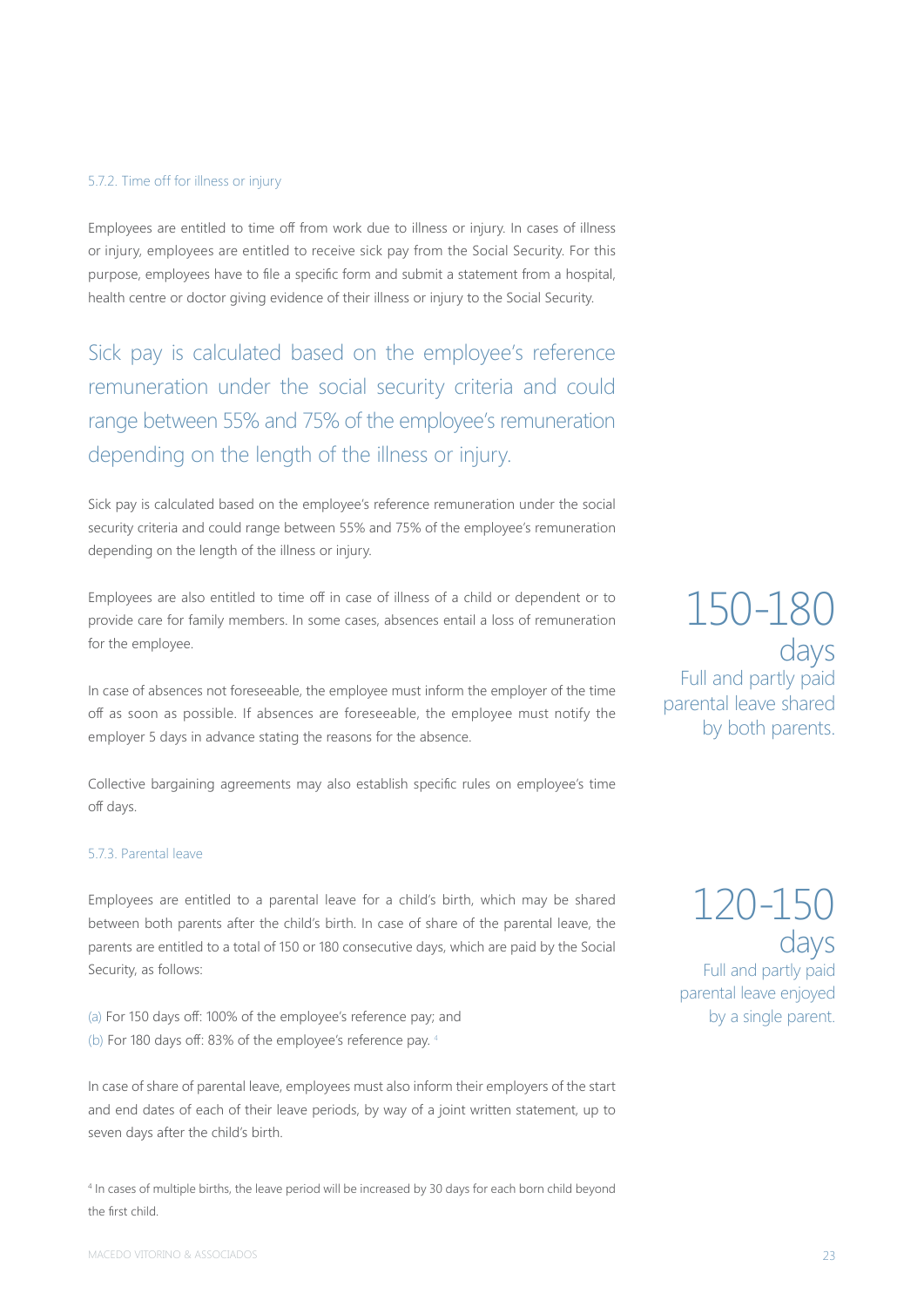If the leave is enjoyed exclusively by one of the parents, the mother or father can choose to enjoy either 120 or 150 consecutive days, which are also paid by the Social Security, as follows:

(a) For 120 days off: 100% of the employee's reference pay; and (b) For 150 days off: 80% of the employee's reference pay.

Notwithstanding the rules above, female employees are always entitled to: (i) an initial exclusive parental leave of 30 days, which can be enjoyed before the child's birth, and (ii) six weeks of leave after the child's birth, which may not be waived by the employee.

Male employees are entitled to ten business days (consecutive days or not) within the thirty days after the child's birth, of which five days must be enjoyed after the child's birth. Fathers are also entitled to an additional and optional period of ten business days (consecutive days or not), provided that this leave period is enjoyed at the same time of the mother's leave period.

#### 5.8. Transfer of business

In the event of a transfer of business all of the employer's rights and obligations under the employment contracts are automatically transferred to the new employer. During one year following the transfer, the former employer will remain liable, jointly and severally with the new employer, for all the obligations that became due before the date of the transfer of business.

The transfer of an undertaking cannot itself be a reason for the dismissal of employees. If employees are to be made redundant, general rules on dismissal should apply.

#### 5.9. Dismissal of employees

#### 5.9.1. Forms of termination

The employer is entitled to terminate the employment contract on the following grounds:

- (a) Expiration of the agreement's term;
- (b) Unilateral termination during the probationary period;
- (c) Collective dismissal;
- (d) Redundancy;
- (e) Ineptitude; and
- (f) Just cause (following a disciplinary action).

### Employers and employees are also free to terminate the employment contract by mutual agreement at any time.

The termination agreement must be executed in writing and the parties are free to decide whether compensation will be granted to the employee and how such compensation is calculated. Nevertheless, the employee will be always entitled to receive the outstanding credits, as detailed in Section 5.9.7 below.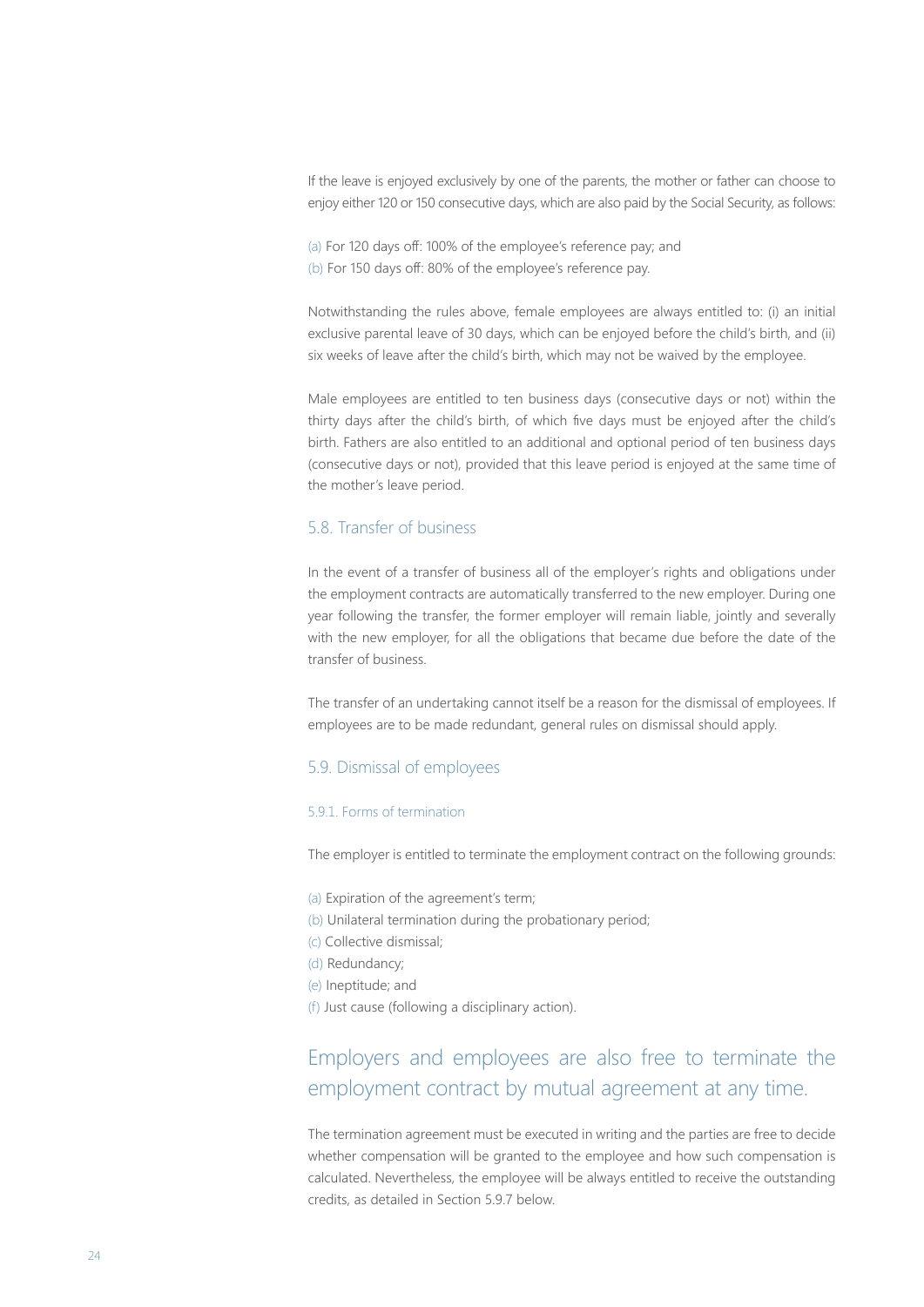#### 5.9.2. Expiration of term employment contracts

In general, term employment contracts expire at the end of their initial term or the renewal term. For the expiration to be effective, the employer must serve a termination notice to the employee as follows:

(a) In fixed-term contracts, 15 days prior to the term or renewal term of the contract; and (b) In unfixed-term contracts, 7, 30 or 60 days prior to the expiration date if the employment has lasted for less than 6 months, from 6 months to 2 years, or more than 2 years, respectively.

Upon the termination of the employment contract, the employee is entitled to receive the outstanding credits, if any, and the compensation, as detailed in Section 5.9.7 below.

#### 5.9.3. Collective dismissal

If the employer intends to dismiss 2 or more employees (if the company has less than 50 employees), or 5 or more employees (if the company has 50 or more employees), within a 3 month's period, it may carry out a collective dismissal. The collective dismissal must be based on the following grounds:

(a) Market structure reasons (e.g. the reduction of the company's business activity arising from a predictable decrease on the demand of goods or services);

(b) Organization-related and economic reasons (e.g. the existence of economic and/or financial operational deficits, (ii) changes to the activity or (iii) restructuring of the company's productive organization); and/or

(c) Technological reasons.

A collective dismissal procedure does not necessarily imply the full and permanent closing of a department or a division of a company and may only involve a reduction of the work force allocated to specific areas.

The collective dismissal procedure must follow the following steps:

(a) Serving of an initial notice of dismissal to the employee council, if any, or to each of the employees;

b) Appointment of an employee committee by the employees within 5 business days after initial notice is served (optional);

(c) Consultation meeting between the employer and the relevant employees (or the employees' committee, if any) with the purpose of reaching of an agreement on the proposed collective dismissal and to decide whether or not any measures should be applied to minimise the dismissal effects; a representative of the Ministry of Economy and Labour will also attend the consultation meetings; and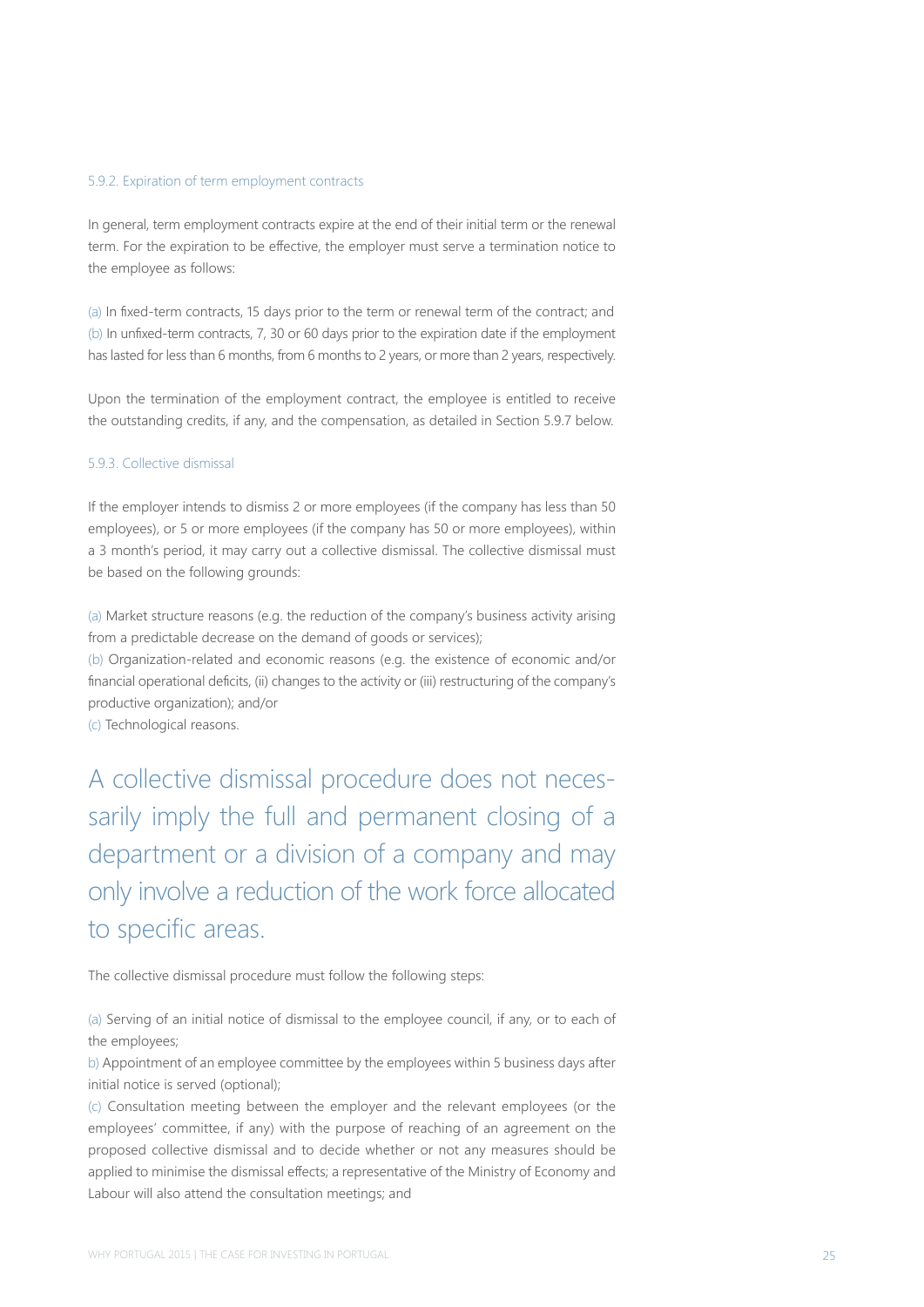10 days Employee's time to challenge the grounds of the employer's decision to make the employee redundant.

## 5 days

Following the employee's opposition, the employer may notify the employee of the termination of his/her employment contract.

(d) Serving of a notice, in writing, to each employee of the final decision of dismissal, once the parties reach an agreement or 15 days after the delivery of the initial notice of dismissal.

Upon the termination of the employment, the employee is entitled to receive the outstanding credits and a compensation, as detailed in Section 5.9.7 below.

#### 5.9.4. Redundancy

In case the number of employees involved does not allow the employer to carry out a collective dismissal, termination on the ground of redundancy could be an alternative option.

Redundancy must be justified on the same reasons as collective dismissal and it must meet the following requirements:

(a) The economic, structural or technological reasons for the termination of the employment agreement do not relate to an intentional behaviour of the employee or the employer; and (b) The tasks included in the position to be extinct are not being executed by employees hired by the employer under a term employment agreement.

If more than one employee has the same redundant position, the employer must comply with specific criteria in the following order:

- (a) Lower seniority in the position;
- (b) Lower seniority in the professional group;
- (c) Lower ranking professional group; and
- (d) Lower seniority in the company.

The dismissal on the ground of redundancy must follow the following steps:

(a) The employer must notify, in writing, the relevant employees (and the employee council, if applicable) of the dismissal grounds;

(b) The employee and the employee council may challenge the grounds with in 10 business days;

(c) Within 3 business days as from the reception of the termination notice, the employee may request the intervention of the Ministry for Economy and Labour, for the purposes of verifying the compliance with the statutory requirements; and

(d) Within 5 days as of the period to challenge the dismissal, the employer may issue a final decision of termination of the employment agreement.

Upon termination of the employment, the employee is entitled to receive the outstanding credits and the compensation, as detailed in Section 5.9.7 below.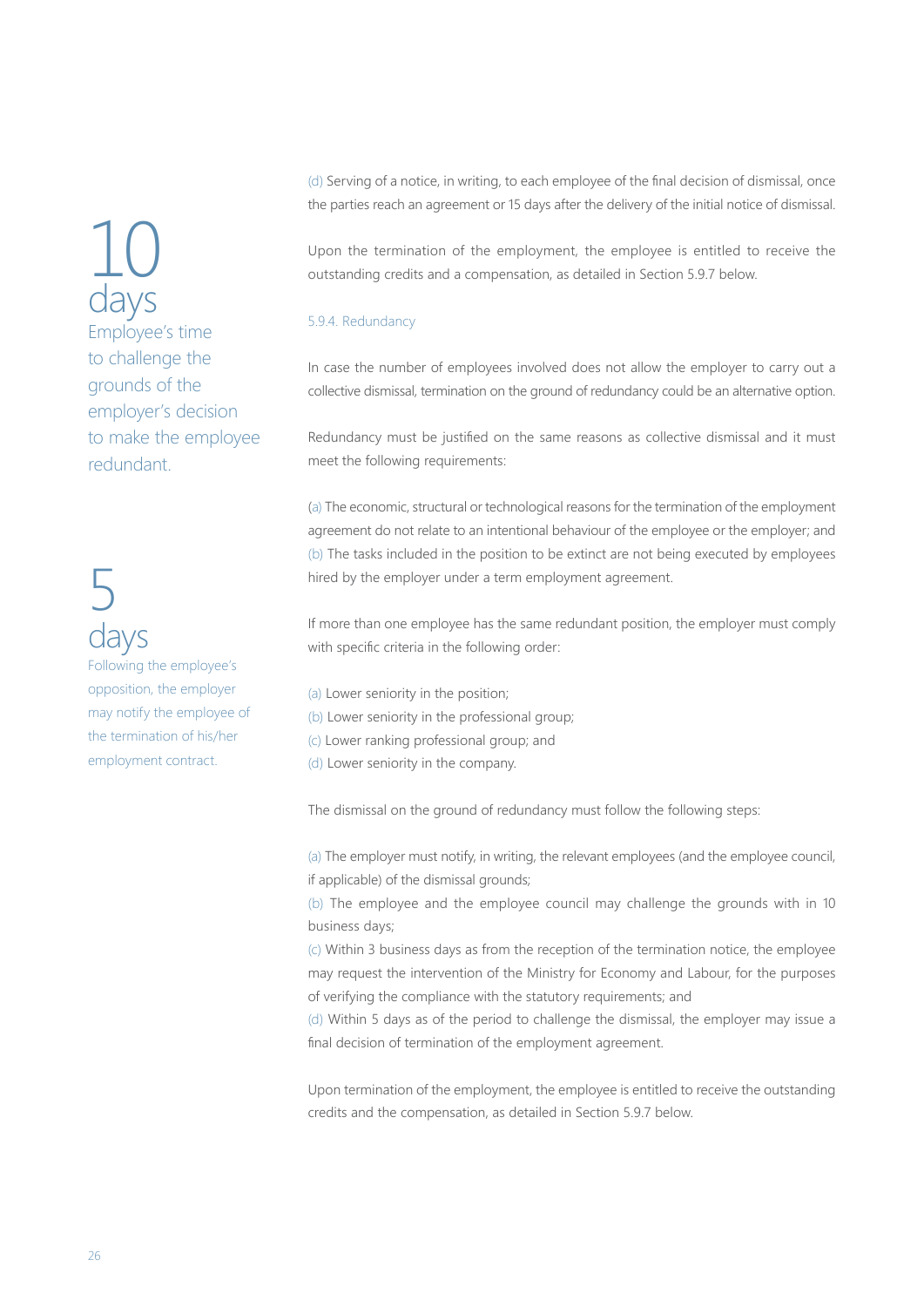#### 5.9.5. Ineptitude

The employer may terminate the employment contract when one of the employees demonstrates ineptitude or inability to perform the assigned tasks. Employee ineptitude is only relevant when it occurs in the course of the performance of the employee's functions and not at the beginning of the performance of his/her activity.

Employment ineptitude may include, without limitation: (i) continuous reduction of productivity or work quality, (ii) recurring failure in the resources made available to the employee at his/her work station and (iii) health and safety risks to the employee, to other employees or third parties.

Employers seldom dismiss employees for ineptitude because the grounds for considering an employee not capable of performing his/her job are difficult to prove in court.

Upon termination of the employment agreement, the employee is entitled to receive the outstanding credits and the compensation, as detailed in Section 5.9.7 below.

#### 5.9.6. Just cause

The employer may terminate the employment with just cause. The following, among others, constitute just cause for dismissal:

- (a) Failure to comply with superior's orders;
- (b) Infringement of employees' rights and guarantees;
- (c) Serious damage to the company;
- (d) Misrepresentation on absences;
- (e) Unjustified absences (five consecutive or ten intermittent days off); or
- (f) Intentional failure to comply with safety, health and hygiene labour rules.

Dismissal with just cause may only take place after a disciplinary procedure is initiated against the employee within 60 days after the employer has become aware of the actions that, in its view, constitute a breach of the employee's duties.<sup>5</sup>

The employer must initiate a formal proceeding by way of a written notice specifying its reasons and informing the employee of the dismissal intention. After receiving this notice, the employee has 10 days to submit his defence and respond to the accusation note and request any probationary actions (e.g. to inquire witnesses), if necessary.

<sup>5</sup> In any case, the right to initiate disciplinary procedure will expire one year after the date of the performance of the actions, except if these are of criminal nature, in which it would be applicable the statutory limitation period provided under criminal law.

### 60 days Time to initiate a dismissal procedure with cause from the moment

the employer become aware of the breach.

> 10 days Employee's time to respond to the dismissal grounds presented by the employer.

30 day Employer's time to end the procedure and inform the employee of the dismissal.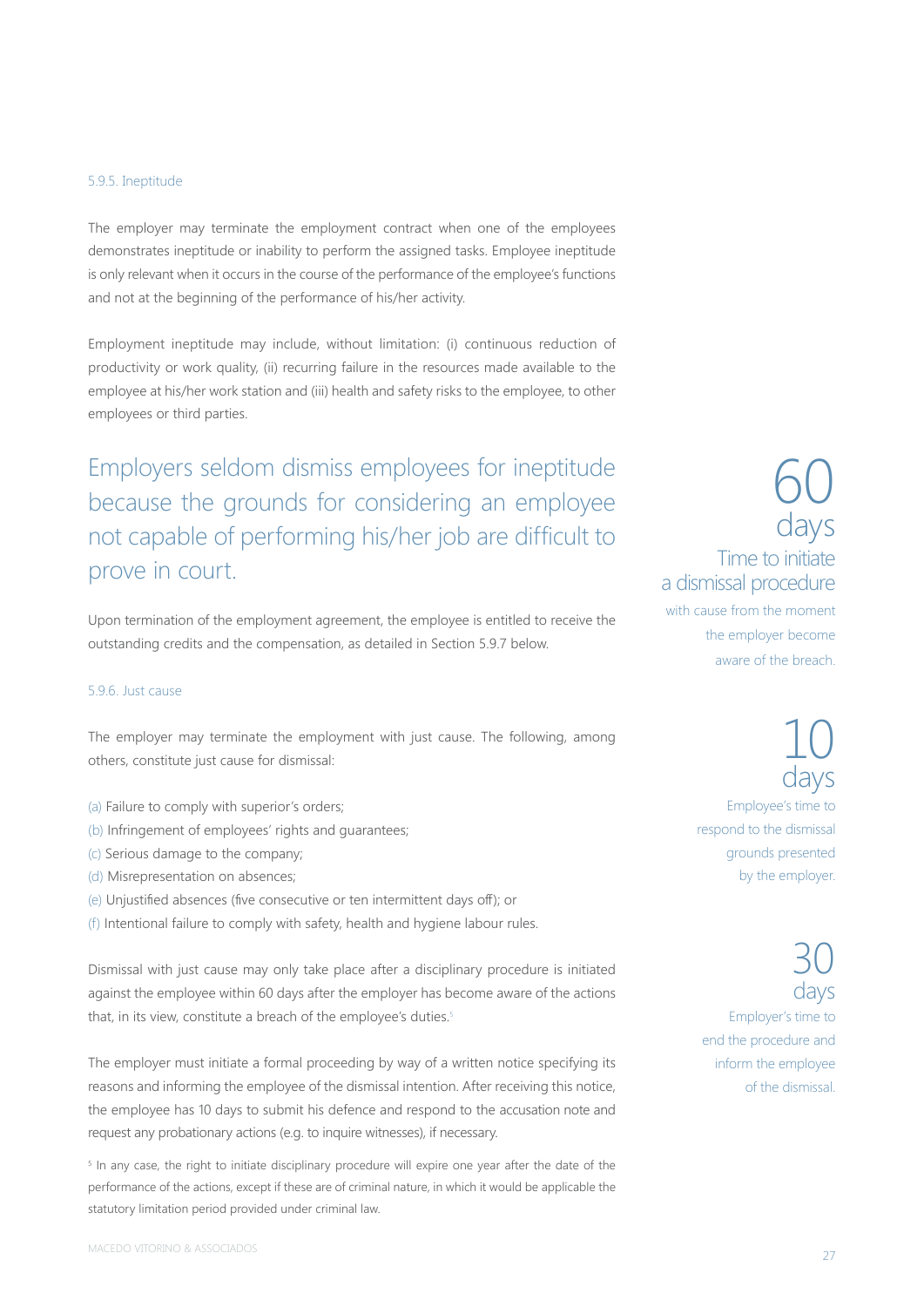Upon completion of the procedure, the employer will receive the report of the inquirer describing the evidence gathered and suggesting the dismissal or another disciplinary sanction, if any. The employer has 30 days to issue a final decision of dismissal, which has to be notified to the employee. The employee may challenge the dismissal decision within 60 days and request suspension of the dismissal within 5 business days after receiving the dismissal decision.

In case of termination with just cause, the employee is not entitled to any compensation. Notwithstanding, the employee will be entitled to receive the outstanding credits, as detailed in Section 5.9.7 below.

#### 5.9.7. Severance compensation and outstanding credits

Upon termination of the employment, employees are entitled to severance compensation payable by the employer. Severance compensation is calculated according to the monthly or daily base salary (as applicable), excluding all allowances, premiums or benefits in kind, even if they are paid on a regular basis. In case of fraction of a year, the reference value will be calculated *pro rata*.

Severance compensation will vary depending on whether the employment contract was entered into before or after 1 November 2011.

For fixed-term and unfixed-term contracts entered into before 1 November 2011, the severance compensation will be calculated as follows:

(a) For the period until 31 October 2012: severance compensation will correspond to 3 or 2 days of base salary and seniority per each month of employment, if the term of the employment is lesser or higher than 6 months, respectively;

(b) For the period after 31 October 2012 to 30 September 2013: severance compensation will correspond to 20 days of monthly base salary and seniority per each year of employment. The amount of the monthly base salary and seniority may not be higher than 20 times the minimum monthly salary set by the Portuguese Government (currently,  $\epsilon$ 10,100) <sup>6</sup>; and (c) For the period after 1 October 2013: severance compensation will correspond to 18 days of monthly base salary and seniority per each year of employment in the first 3 years of the contract, and 12 days of monthly base salary and seniority per each year of employment in the following years (the New Rules).

In case of open-ended employment agreements entered into before 1 November 2011, the severance compensation will be calculated as follows:

(a) For the period until 31 October 2012: severance compensation will correspond to 1 monthly base salary and seniority (*diuturnidades)* per each year of employment; (b) For the period after 31 October 2012 to 30 September 2013: severance compensation will correspond to 20 days of monthly base salary per each year of employment;

6 The daily salary is the result of the division of the base salary and seniority by 30.

For employment contracts entered into on or after 1 October 2013, severance compensation may not exceed 240 times the minimum salary.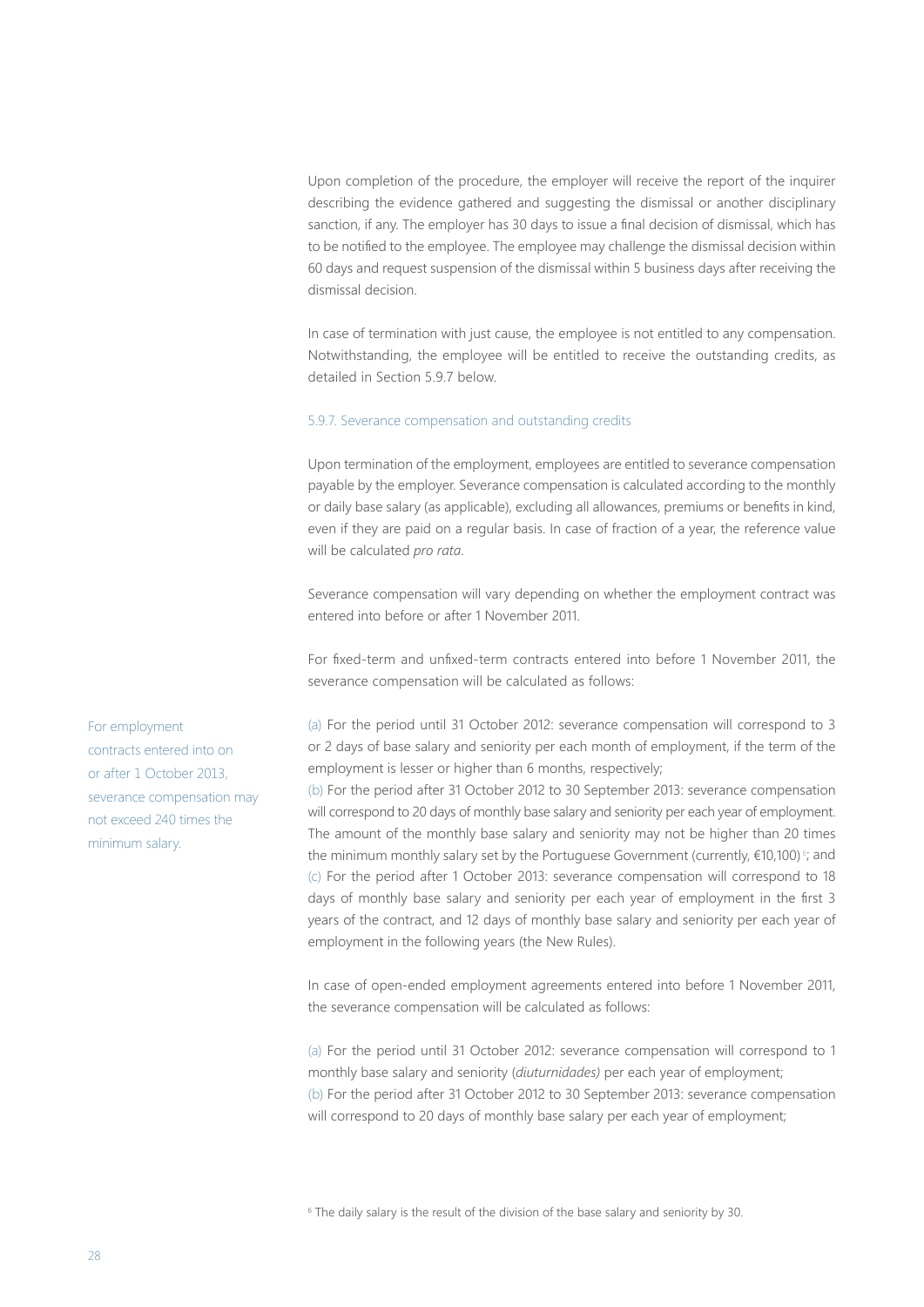(c) For the period after 1 October 2013: severance compensation will be calculated in accordance with the New Rules; and

(d) If the compensation calculated for the period until 31 October 2012 is equal to or higher than 12 monthly base salaries and seniority or 240 times the minimum salary (currently, €121,200) (the Relevant Threshold), the period after 31 October 2012 will not be taken into account; if the compensation calculated for the period before 31 October 2012 is less than the Relevant Threshold, the total compensation may not exceed the Relevant Threshold.

For employment contracts entered into on or after 1 October 2013, the New Rules will apply and severance compensation may not exceed the Relevant Threshold. No minimum severance compensation amount is imposed by law.

Upon termination of the employment contract, for whatever reason, the employer must pay to the employee the following outstanding credits:

(a) Any outstanding amounts for the work performed until the termination date (monthly salary, allowances, bonus, credits of professional training, etc.);

(b) Any unpaid holiday or Christmas allowances for the previous year of employment; and (c) The *pro rata* share of the holiday and Christmas allowances for the year of the termination of the employment contract.

#### 5.10. Unemployment benefits

The termination of employment contracts by the employer (collective dismissal, redundancy, ineptitude or expiration) grants to the employee, without any costs to the employer, the right to receive unemployment benefits from the Social Security.

In case of termination by mutual agreement, the employment benefits may be granted to the employee, without any additional costs to the employer, if the following requirements are met:

(a) The termination of the employment contract is justified by reasons that would allow the termination under a collective dismissal procedure or redundancy due to job extinction; and (b) The following thresholds are complied with by the company: (i) unemployment benefits were not granted to 3 or more employees, or to more than 25% of the company's labour force in each three year period, for companies with up to 250 employees; and (ii) unemployment benefits were not granted to 62 or more employees, or to more than 25% of the company's labour force, in each three year period, for companies with more than 250 employees.

In case of failure of the above criteria, the employer will be obligated to reimburse the Social Security for all the amounts paid to the employee as unemployment benefits and without prejudice to the employee's right to receive the employment benefits.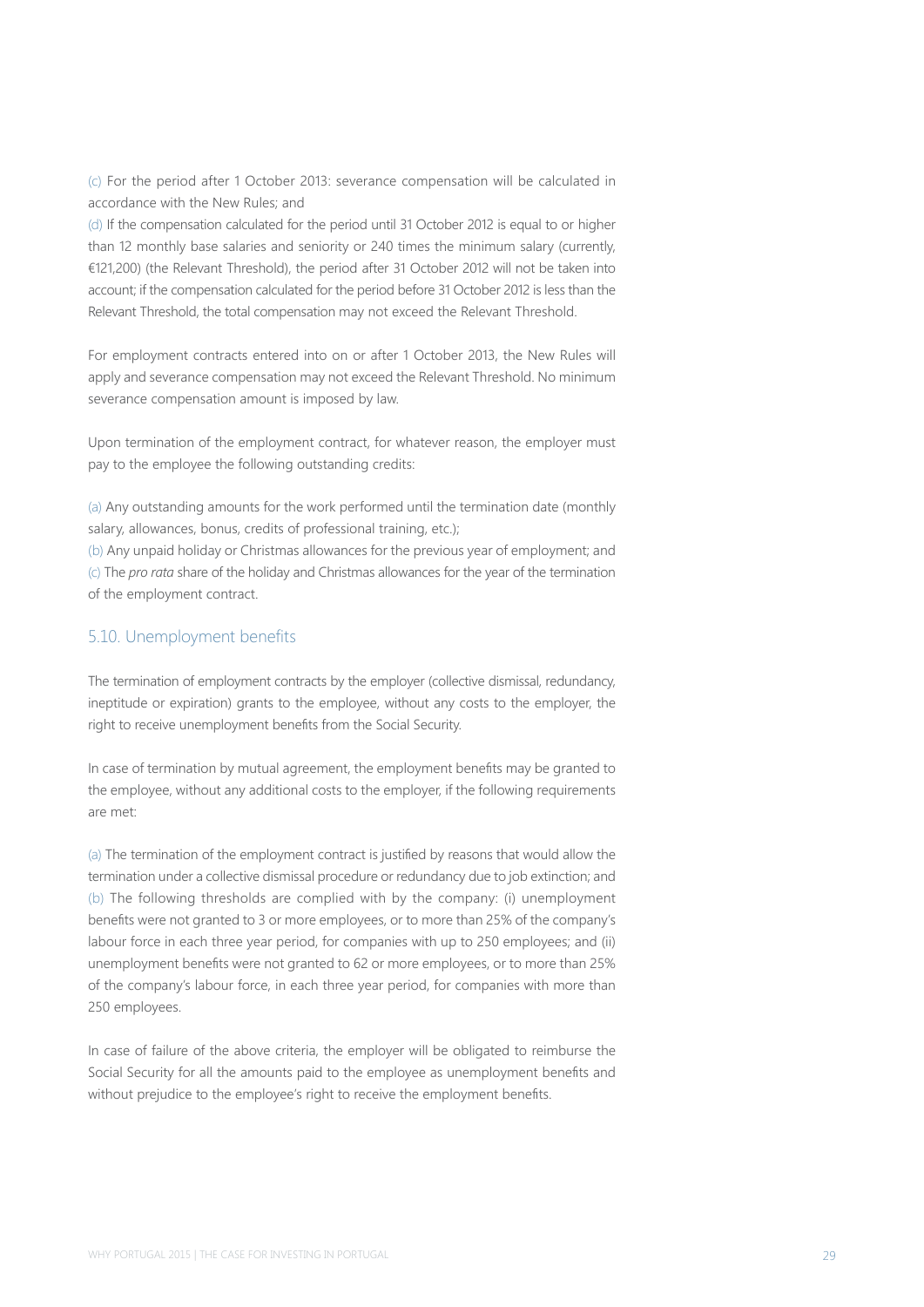# 6. Investment incentives

#### 6.1. Incentives granted under specific programs

#### 6.1.1. Portugal 2020

Recently, the European Commission and Portugal entered into a partnership agreement regarding the period from 2014 to 2020, which has implemented a new set of structural funds and investment.

The Portugal 2020 programme covers the following funds: (i) the European Regional Development Fund (ERDF), (ii) the European Social Fund (ESF), (iii) the Cohesion Fund (CF), (iv) European Agricultural Fund for Rural Development (EAFRD), (v) the European Fund of Maritime Affairs and Fisheries Fund (EMFF), and (vi) respective Operational Programmes (OPs) and rural development programs (RDP).

Until 2020, the European Union will allocate to Portugal about 25,240 million euros of its structural funds, which will be used to fund:

(a) The operational agenda for competitiveness factors, which focuses on the qualification of production, on innovation, technological and entrepreneurship development; (b) The operational agenda for human potential, for the promotion of academic and professional qualifications and the promotion of employment and social inclusion;

(b) The sustainability and efficiency in the use of resources; and

(c) The operational agenda for territory enhancement, aiming at providing the country with attractive conditions for productive investment and improve living conditions.

Portuguese incentives under the Portugal 2020 programme will be used to, among other things:

- (a) Promote the development and the employment;
- (b) Enhance the investment in education and training;
- (c) Promote the research, innovation and technological development;
- (d) Increase the competitiveness; and
- (e) Internationalize the economy by increasing the production and export of goods and services.

### €25,000 million

Amount of structural funds allocated by the EU to Portugal for the period 2014-2020.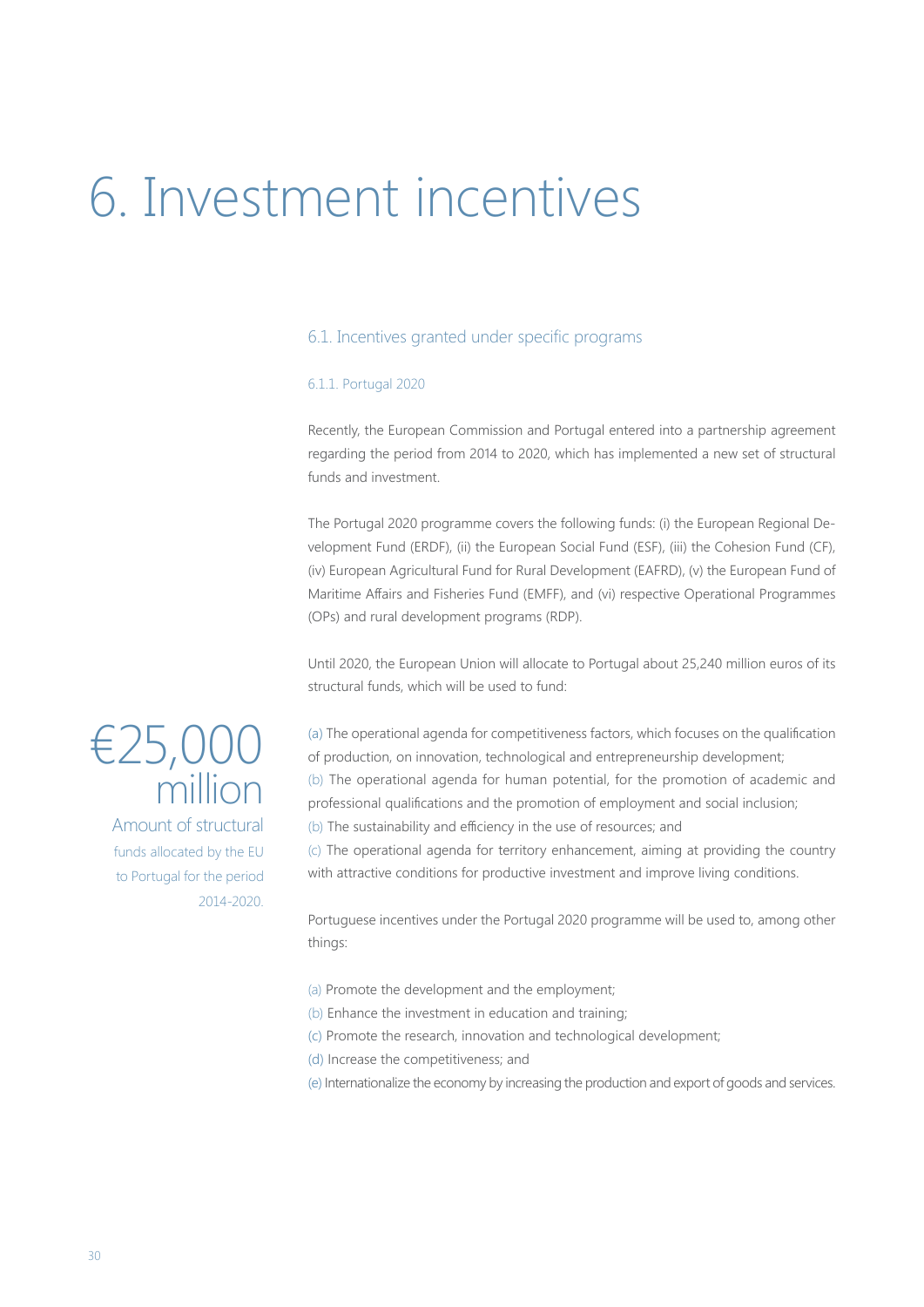#### 6.1.2. Small and medium enterprises financing schemes

Small and medium enterprises (SMEs) may benefit from a range of financing support, promoted by several programs, including without limitation:

(a) €2,000 million SME credit line *Linha de Crédito PME Crescimento 2014*, whose purpose is to facilitate the access of SMEs to bank financing;

(b) *Finicia* programme, which facilitates the access to financing solutions and technical assistance on enterprise creation, or companies at an early stage, which present differentiated business ideas;

(c) *Fincresce programme*, which was designed to optimize the financing conditions of firms with certain risk profile and which pursue growth strategies of companies that obtain the status of SMEs leader; and

(d) *PME Consolida* programme, which consists of a special support to economic activity and employment, comprising three support instruments to corporate financing: (i) the autonomous fund to support the concentration and consolidation of companies, (ii) the special real estate fund business support and (iii) venture capital support.

#### 6.1.3. PIN projects

Projects that are recognised as Projects of National Interest (*Projectos de Potencial Interesse Nacional*, PIN) will benefit from a system that was specifically created to simplify and speed up investment projects, remove any administrative blockages and facilitate the granting of incentives.

For the operation of this system, a Commission on Assessment and Monitoring of PIN projects (CAA-PIN), managed by AICEP, was created.

For a project to be recognised as a PIN project it must:

(a) Ensure the project's environmental and territorial sustainability;

(b) Involve a total investment worth more than  $\epsilon$  25 million or which has a strong R&D, innovation or environmental interest; and

(c) Have a positive impact in several areas, fostering the development of other activities, job creation and qualification and insertion into regional development strategies.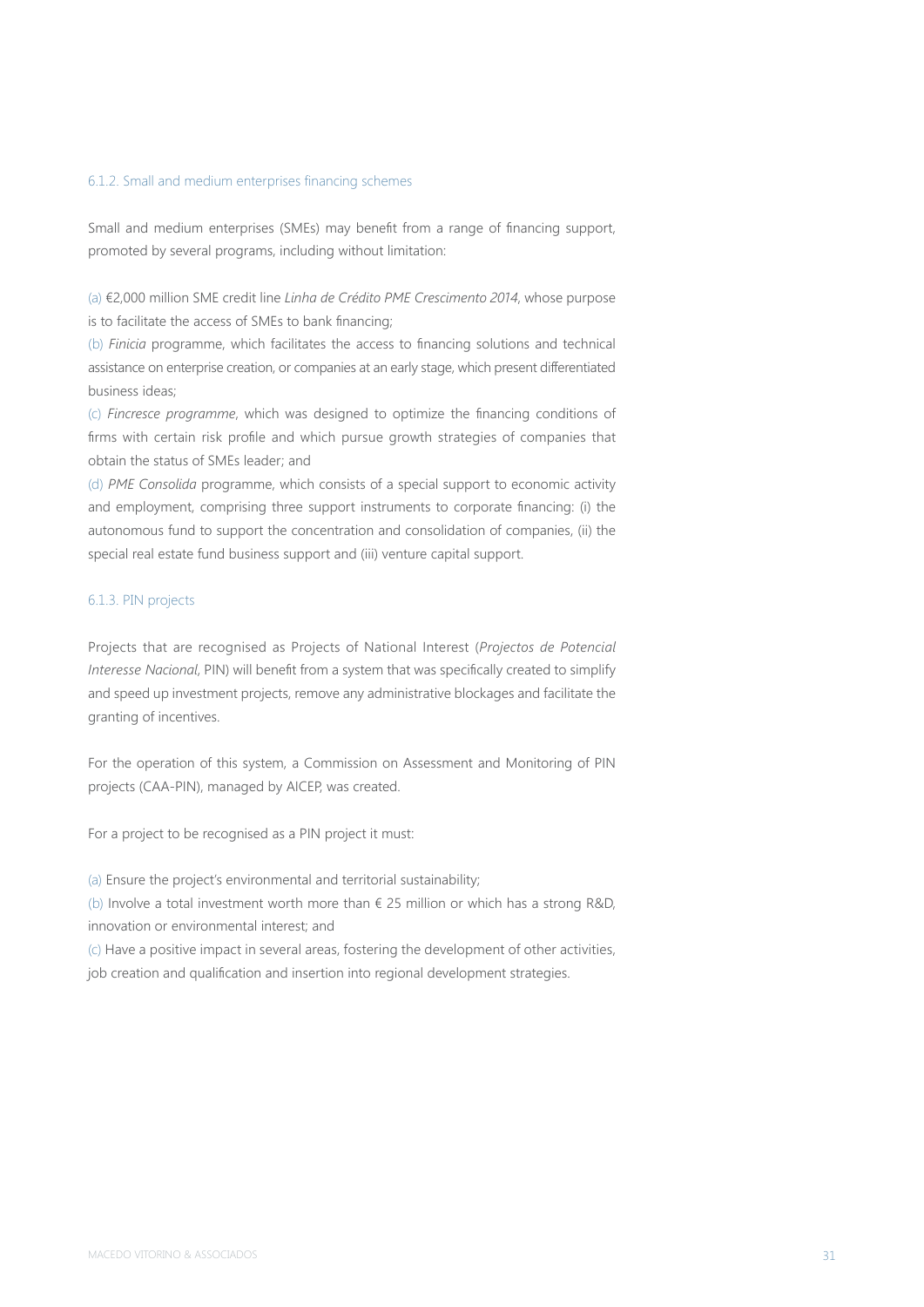#### 6.2. Contractual Incentives

The Portuguese Government, through AICEP and IAPMEI, may also grant contractual incentives to (i) large investment projects and (ii) productive investments.

Projects are considered large investments when:

(a) They have a positive impact in the Portuguese economy regardless of the sector or nationality of the investor and represent an investment of in excess of €25 million, within a maximum period of 3 years; or

(b) They are promoted (i) by companies whose consolidated annual turnover exceeds €75 million or (ii) by other entities whose annual budget exceeds €40 million.

The contractual incentives may consist of:

(a) Financial incentives (refundable or non-refundable); (b) Tax benefits; and (c) Co-financing.

Exceptionally, it may also include co-funding of vocational/professional training costs, among others.

Investment projects in production units, which are carried out until 31 December 2020, worth not less than €5,000,000 will be eligible if, among other conditions, they:

(a) Are relevant to the development of national strategic sectors;

- (b) Will reduce regional asymmetries;
- (c) Will promote the creation of jobs; and
- (d) Will contribute to drive technological innovation.

These projects may benefit from the following tax incentives, on a contractual basis, during a maximum ten year term:

(a) Income tax credit determined based on a percentage of the eligible investment expenditures; and

(b) Reduction or exemption of IMT, IMI and stamp duty.

### €25 million

Minimum investment for a project to be considered of national interest and be eligible to benefit from a unified and fast track approval procedure.